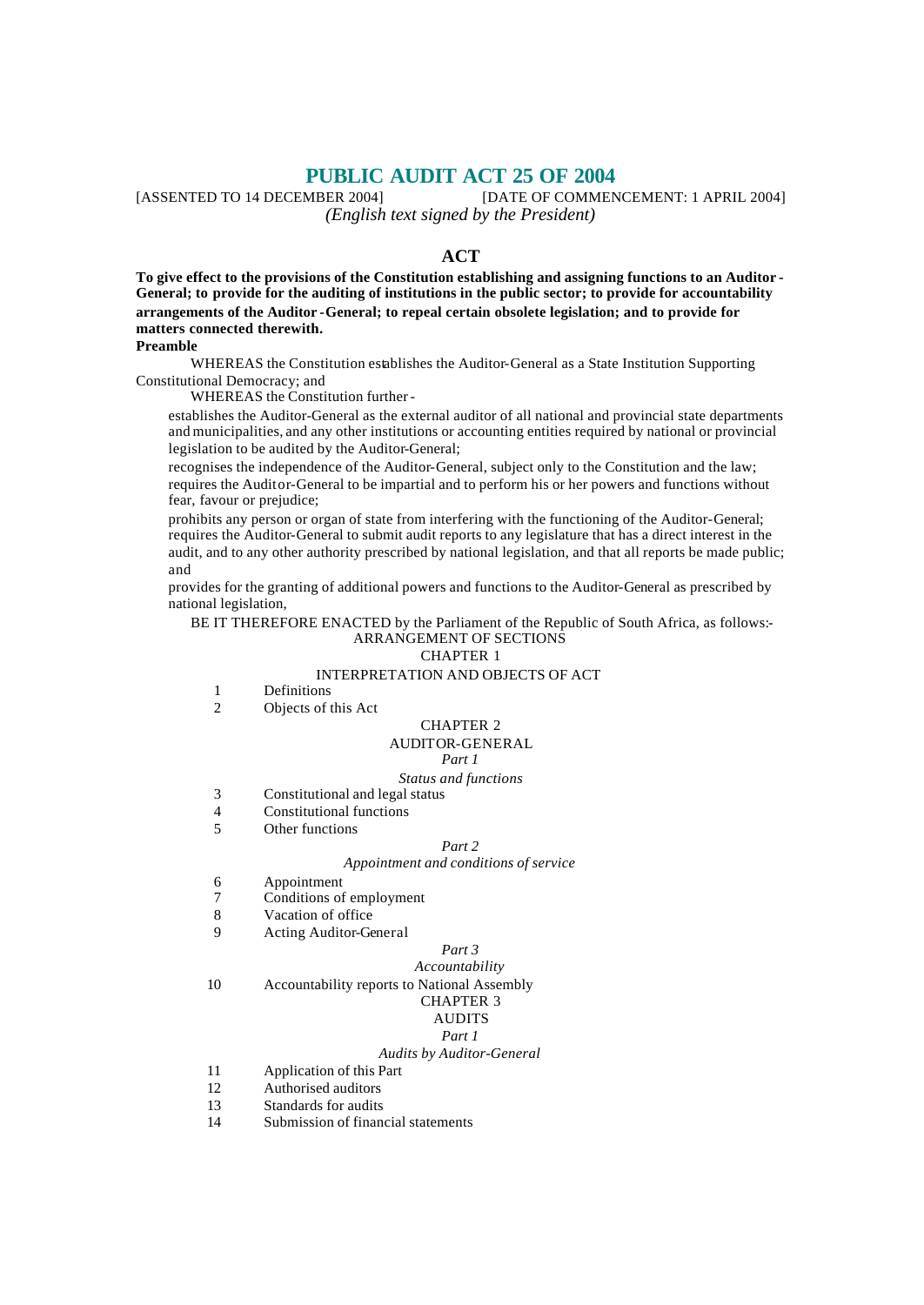- 15 General auditing power
- 16 Searches of property, premises, vehicles and persons
- 17 Accompanying assistants
- 18 Protection of information
- 19 Auditees to render assistance
- 20 Audit reports
- 21 Submission of audit reports<br>22 Audit reports on confidentia
- Audit reports on confidential, secret or classified accounts
- 23 Audit fees

## *Part 2*

# *Audits of institutions by auditors in private practice*

- 24 Application of this Part<br>25 Appointment of auditors
- 25 Appointment of auditors<br>26 Discharge of auditors
- Discharge of auditors
- 27 Duties and powers of auditors<br>28 Audit reports and other reports
- Audit reports and other reports

#### *Part 3*

## *Investigations and special audits by Auditor-General* 29 Carrying out of investigations and special audits

## CHAPTER 4

## ADMINISTRATION OF AUDITOR-GENERAL

30 Administration

## *Part 1*

- *Deputy Auditor-General*
- 31 Appointment of Deputy Auditor-General
- 32 Responsibilities of Deputy Auditor-General
- 33 Acting Deputy Auditor-General

#### *Part 2*

## *Other staff*

- 34 Appointments
- 35 Human resource management

# *Part 3*

#### *Financial administration*

- 36 Funds<br>37 Bank a
- Bank accounts
- 38 Budget and business plan<br>39 Auditing of Auditor-Gene
- Auditing of Auditor-General's accounts, financial statements and financial management
- 40 Audit committee
- 41 Annual report and financial statements<br>42 Financial vear
- Financial year
- 43 Financial responsibilities of the Deputy Auditor-General<br>44 Financial responsibilities of other staff members
- Financial responsibilities of other staff members
- 45 Irregular or fruitless and wasteful expenditure
- 46 Financial misconduct by staff members
- 47 Applicable legal regime for disciplinary proceedings
	- CHAPTER 5

# GENERAL

- 48 Delegation of powers and duties
- 49 Limitation of liability
- 50 Disclosure of information
- 51 Offences and penalties
- 52 Regulations
- 53 Repeal of legislation
- 54 Transitional provisions
- 55 Short title and commencement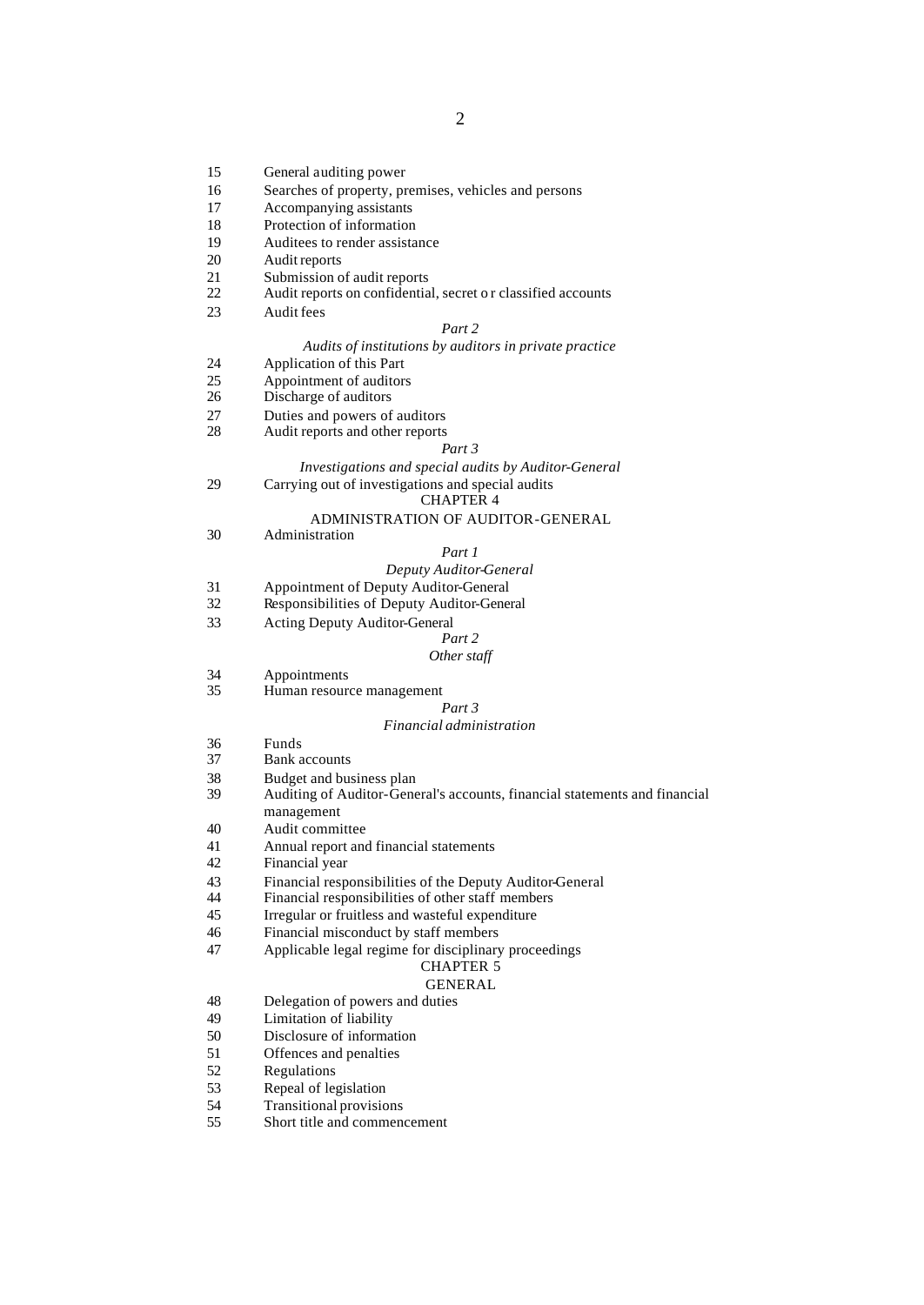# SCHEDULE REPEAL OF LEGISLATION **CHAPTER 1**

## **INTERPRETATION AND OBJECTS OF ACT (ss 1-2)**

## **1 Definitions**

(1) In this Act, unless the context indicates otherwise-

**'audit'** means the examination or investigation, in accordance with any applicable audit standards, of those aspects to be reported on in terms of section 20 or 28;

**'accounting entity'** means an accounting entity referred to in section 188 (1) *(c)* of the Constitution.

**'auditee'** means an institution or accounting entity referred to in section 4 that is or is to be audited in terms of this Act, and includes any group of such institutions or accounting entities whose financial statements are or are to be consolidated in terms of legislation referred to in section 4 (2) of this Act;

**'audit fees'** means an amount recoverable by the Auditor-General from an auditee or other institution for the performance of an audit or other function in terms of this Act, and includes any costs arising as a consequence of an audit or investigation carried out by the Auditor-General or an authorised auditor;

## **'Auditor-General'**-

*(a)* as an institution, means the institution contemplated in section 181 (1) *(e)* of the Constitution; and

*(b)* as an individual, means the individual appointed as Auditor-General or acting as such; **'authorised auditor'** means a person authorised in terms of section 12 to perform or to assist in the performance of an audit referred to in section 11;

**'constitutional institution'** has the meaning assigned to it in section 1 of the Public Finance Management Act;

**'delegation'**, in relation to a duty, includes an instruction or request to perform or to assist in performing the duty;

**'Deputy Auditor-General'** means the person appointed in terms of section 31, and includes a person acting as the Deputy Auditor-General;

**'fruitless and wasteful expenditure'**, in relation to expenditure of the Auditor-General, means expenditure incurred by the Auditor-General that was made in vain and would have been avoided had reasonable care been exercised;

**'irregular expenditure'**, in relation to expenditure of the Auditor-General, means expenditure incurred by the Auditor-General in contravention of, or that is not in accordance with, a requirement of this Act or any other legislation applicable to the Auditor-General;

**'legislature'** means Parliament, a provincial legislature or a municipal council;

**'Municipal Finance Management Act'** means the Local Government: Municipal Finance Management Act, 2003 (Act 56 of 2003);

**'municipality'** means a municipality established in terms of the Local Government: Municipal Structures Act, 1998 (Act 117 of 1998);

**'municipal entity'** has the meaning assigned to it in section 1 of the Local Government: Municipal Systems Act, 2000 (Act 32 of 2000);

**'national department'** has the meaning assigned to it in section 1 of the Public Finance Management Act;

**'National Treasury'** means the National Treasury established in terms of section 5 of the Public Finance Management Act;

**'oversight mechanism'** means the oversight mechanism established in terms of section 10 (3);

**'provincial department'** has the meaning assigned to it in section 1 of the Public Finance Management Act;

**'provincial treasury'** has the meaning assigned to it in section 1 of the Public Finance Management Act;

**'Public Accountants' and Auditors' Act'** means the Public Accountants' and Auditors' Act, 1991 (Act 80 of 1991);

**'public entity'** has the meaning assigned to it in section 1 of the Public Finance Management Act; **'Public Finance Management Act'** means the Public Finance Management Act, 1999 (Act 1 of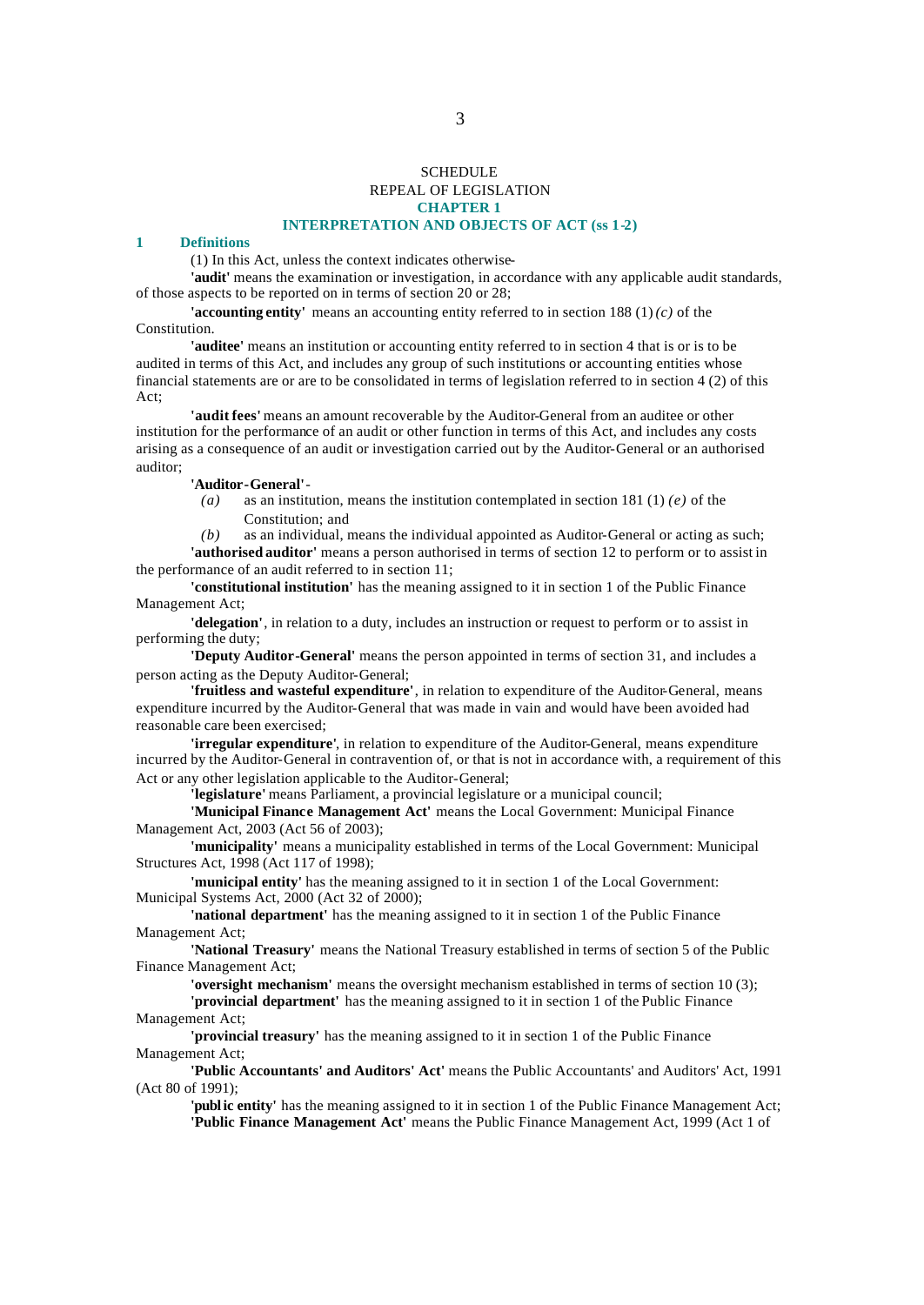1999);

**'relevant legislature'** means a legislature that has a direct interest in an audit;

**'standards'** means the standards by which an audit is conducted and includes audit practices, procedures and guidelines;

**'supreme audit institution'** means the institution which, however designated, constituted or organised, exercises by virtue of the law of a country, the highest public auditing function of that country.

(2) In this Act, a word or expression derived from a word or expression defined in subsection (1) has a corresponding meaning unless the context indicates that another meaning is intended.

## **2 Objects of this Act**

The objects of this Act are-

- *(a)* to give effect to the provisions of the Constitution establishing, and assigning supreme auditing functions to, an Auditor-General;
- *(b)* to provide for the auditing of institutions and accounting entities in the public sector; and
- $(c)$  to provide for an oversight mechanism established in terms of section 10 (3)-
	- (i) to assist and protect the Auditor-General in order to ensure the independence, impartiality, dignity and effectiveness of the Auditor-General; and
	- (ii) to advise the National Assembly.

#### **CHAPTER 2 AUDITOR-GENERAL (ss 3-10)**

# *Part 1: Status and functions (ss 3-5)*

# **3 Constitutional and legal status**

The Auditor-General-

- *(a)* is the supreme audit institution of the Republic;
- *(b)* has full legal capacity, is independent and is subject only to the Constitution and the law, including this Act;
- *(c)* must be impartial and must exercise the powers and perform the functions of office without fear, favour or prejudice; and
- *(d)* is accountable to the National Assembly.

## **4 Constitutional functions**

(1) The Auditor-General must audit and report on the accounts, financial statements and financial management of-

- *(a)* all national and provincial state departments and administrations;
- *(b)* all constitutional institutions;
- *(c)* the administration of Parliament and of each provincial legislature;
- *(d)* all municipalities;
- *(e)* all municipal entities; and
- *(f)* any other institution or accounting entity required by other national or by provincial legislation to be audited by the Auditor-General.

(2) The Auditor-General must audit and report on the consolidated financial statements of-

- *(a)* the national government as required by section 8 of the Public Finance Management Act; *(b)* all provincial governments as required by section 19 of the Public Finance Management Act; and
- *(c)* a parent municipality and all municipal entities under its sole or effective control as required by section 122 (2) of the Municipal Finance Management Act.
- (3) The Auditor-General may audit and report on the accounts, financial statements and financial management of-
	- *(a)* any public entity listed in the Public Finance Management Act; and
	- *(b)* any other institution not mentioned in subsection (1) and which is-
		- (i) funded from the National Revenue Fund or a Provincial Revenue Fund or by a municipality; or
		- (ii) authorised in terms of any legislation to receive money for a public purpose.
	- (4) In the event of any conflict between a provision of this section and any other legislation

existing when this section takes effect, the provision of this section prevails.

# **5 Other functions**

(1) The Auditor-General may, at a fee, and without compromising the role of the Auditor-General as an independent auditor, provide-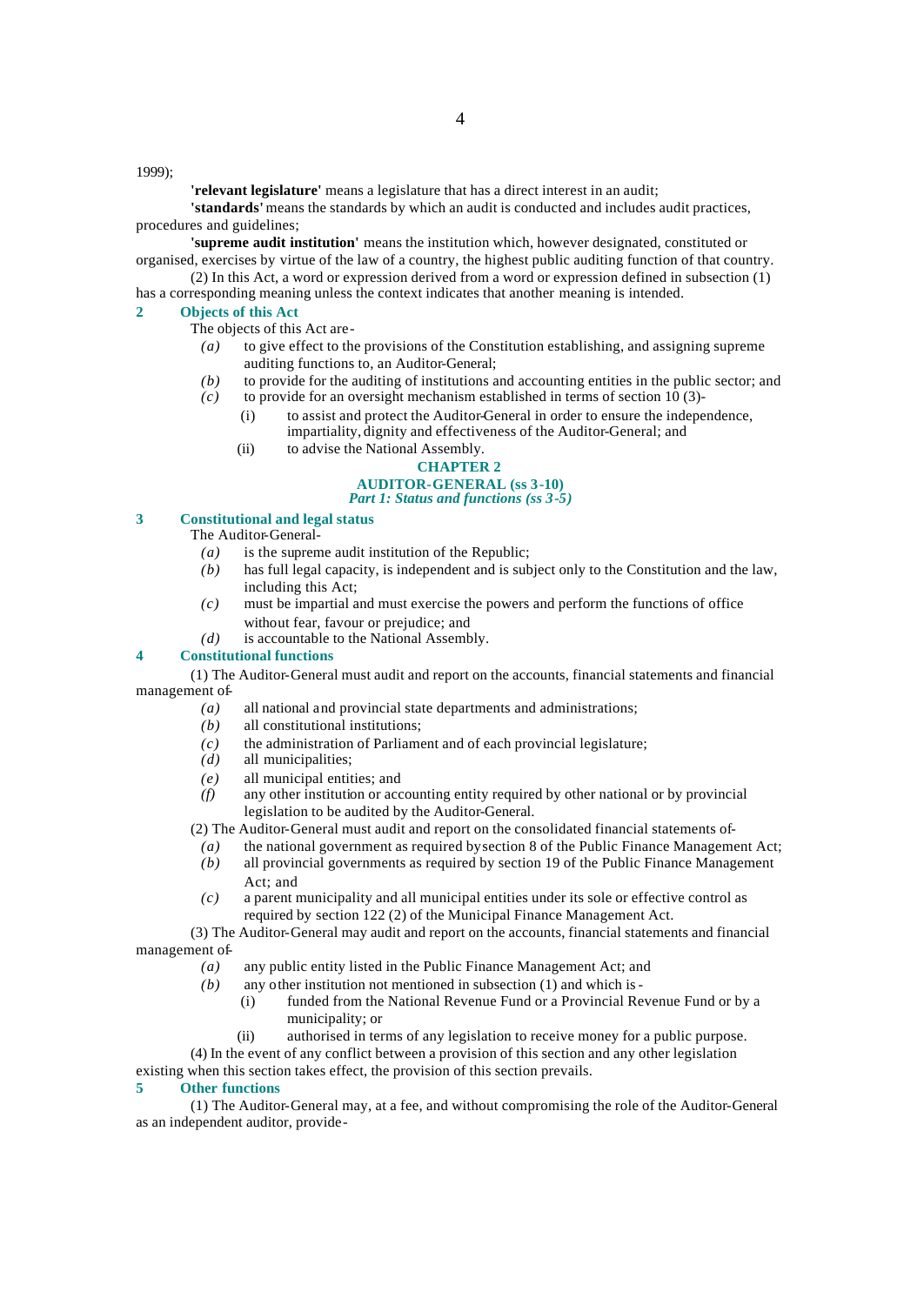- *(a)* audit related services to an auditee referred to in section 4 (1) or (3) or other body, which is commonly performed by a supreme audit institution on condition that-
	- (i) no services may be provided in respect of any matter that may subsequently have to be audited by the Auditor-General;
	- (ii) such service will not directly result in the formulation of policy; and
	- (iii) there must be full and proper disclosure of such services in terms of section 10 (1) *(b)*.
- *(b)* advice and support to a legislature or any of its committees outside the scope of the Auditor-General's normal audit and reporting functions;
- *(c)* comments in a report on any responses by an auditee to reported audit findings, or responses by an auditee to a report of any legislature arising from its review of an audit report; or
- *(d)* carry out an appropriate investigation or special audit of any institution referred to in section  $4(1)$  or  $(3)$ , if the Auditor-General considers it to be in the public interest or upon the receipt of a complaint or request.

(2) In addition, the Auditor-General may-

- *(a)* co-operate with persons, institutions and associations, nationally and internationally;
- *(b)* appoint advisory and other structures outside the administration of the Auditor-General to provide specialised advice to the Auditor-General; and
- *(c)* do any other thing necessary to fulfil the role of Auditor-General effectively.

(3) The Auditor-General may, in the public interest, report on any matter within the functions of the Auditor-General and submit such a report to the relevant legislature and to any other organ of state with a direct interest in the matter.

# *Part 2: Appointment and conditions of employment (ss 6-9)*

#### **6 Appointment**

(1) Whenever it becomes necessary to appoint a person as Auditor-General, the Speaker must initiate the process in the National Assembly for the recommendation of a person to the President for appointment as Auditor-General as set out in section 193 of the Constitution.

(2) When making an appointment, the President must determine the term for which the appointment is made, subject to section 189 of the Constitution.

#### **7 Conditions of employment**

(1) The oversight mechanism must consult the person recommended in terms of section 193 of the Constitution for appointment as Auditor-General and make recommendations to the President for the determination of the conditions of employment of that person, including an appropriate salary, allowances and other benefits.

(2) The salary, allowances and other benefits of a person appointed as Auditor-General must-

- *(a)* take into account the knowledge and experience of the prospective incumbent;
- *(b)* be substantially the same as those of the top echelon of the judiciary; and
- *(c)* be paid from the funds of the Auditor-General.

(3) The conditions of employment determined in terms of subsection (1) may not be altered by the President during the incumbent's term of office without the incumbent's written consent or to the incumbent's detriment.

(4) A person appointed as Auditor-General-

- *(a)* must perform the functions of office full-time; and
- *(b)* may not perform any other remunerative work.

## **8 Vacation of office**

(1) A person appointed as Auditor-General ceases to be the Auditor-General-

- *(a)* when that person's term of office expires; or
- *(b)* if that person-
	- (i) resigns, subject to subsection (2); or
- (ii) is removed from office in terms of section 194 of the Constitution.
- (2) A person appointed as Auditor-General may resign-
- *(a)* on account of ill health or for any other reason which the President considers sufficient; and
- *(b)* by giving at least three month's written notice to the President, but the President may accept a shorter period.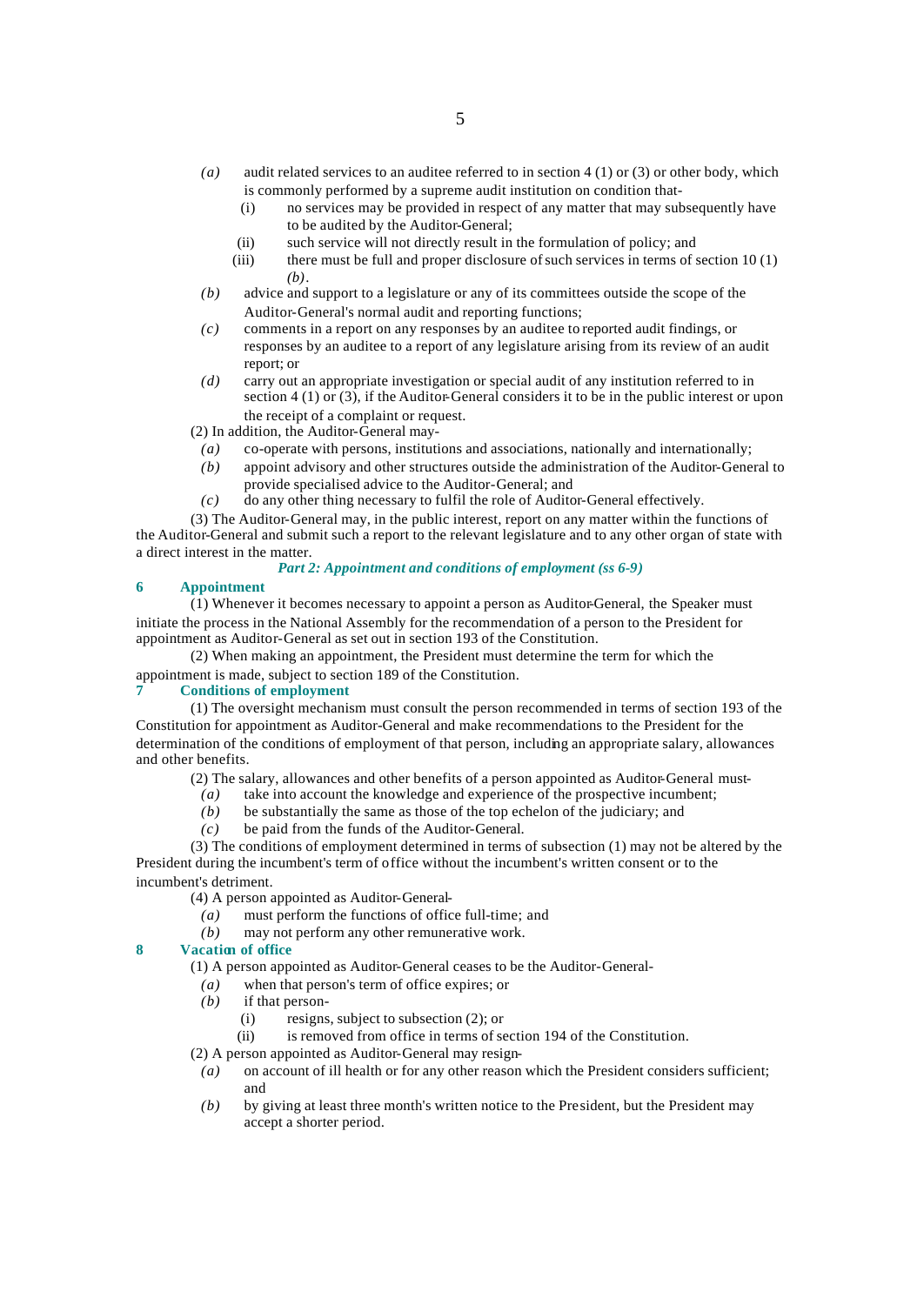## **9 Acting Auditor -General**

(1) The Deputy Auditor-General assumes the role of acting Auditor-General if-

*(a)* the Auditor-General is unable to perform the functions of office;

- *(b)* the Auditor-General is absent; or
- *(c)* the appointment of a person as Auditor-General is pending.

(2) When acting in terms of subsection (1), the Deputy Auditor-General has all the powers and duties of the Auditor-General.

## *Part 3: Accountability (s 10)*

# **10 Accountability reports to National Assembly**

(1) The Auditor-General must annually submit a report to the National Assembly on his or her activities and the performance of his or her functions, including on-

- *(a)* the standards to be applied to audits as determined in terms of section 13 (1);
- *(b)* the categories of services provided in terms of section 5 (1) *(a)*; *(c)* the institutions and accounting entities to which such services h
- the institutions and accounting entities to which such services have been provided; and
- *(d)* any instances of co-operation in terms of section 5 (2) *(a)*.
- (2) In addition, the Auditor-General must annually submit to the National Assembly-
	- *(a)* the report on his or her overall control of the Auditor-General's administration in terms of section 30 (2); and
- *(b)* the annual report, the financial statements and the audit report on those statements in terms of section 41 (5).

(3) The National Assembly must provide for a mechanism to maintain oversight over the Auditor-General in terms of section 55  $(2)(b)$  (ii) of the Constitution.

# **CHAPTER 3**

#### **AUDITS (ss 11-29)** *Part 1: Audits by Auditor-General (ss 11-23)*

## **11 Application of this Part**

This Part applies to all audits of auditees which the Auditor-General-

- *(a)* must perform in terms of section 4 (1) or (2); or
- *(b)* opts to perform in terms of section 4 (3).

#### **12 Authorised auditors**

(1) The Auditor-General may authorise one or more persons to perform or to assist in the performance of an audit referred to in section 11.

(2) Such a person must be-

- *(a)* a member of the staff of the Auditor-General who-
	- (i) is registered as an accountant and auditor in terms of the Public Accountants' and Auditors' Act; or
	- (ii) is not so registered but has the qualifications, experience and competence referred to in subsection  $(3)$   $(a)$ ;
- *(b)* a private practitioner who-
	- (i) is registered as an accountant and auditor in terms of the Public Accountants' and Auditors' Act and is engaged in public practice as an accountant and auditor; or
	- (ii) is not so registered but has the qualifications, experience and competence referred to in subsection (3) *(a)*; or
- *(c)* a person with non-accountancy qualifications, experience and competence to the extent that a person with such qualifications, experience and competence is necessary for any particular audit.

(3) The Auditor-General must-

- *(a)* determine the minimum qualifications, experience and competence for authorised auditors referred to in subsection (2) (a) (ii) and (2) (b) (ii) for appointment as authorised auditors;
- *(b)* after consulting the oversight mechanism, issue a code of conduct for authorised auditors, prescribing-
	- (i) standards of professional conduct for the performance of an audit or their other functions, taking into consideration the manner in which the accountancy and audit profession is regulated in this regard;
	- (ii) any disciplinary steps for misconduct; and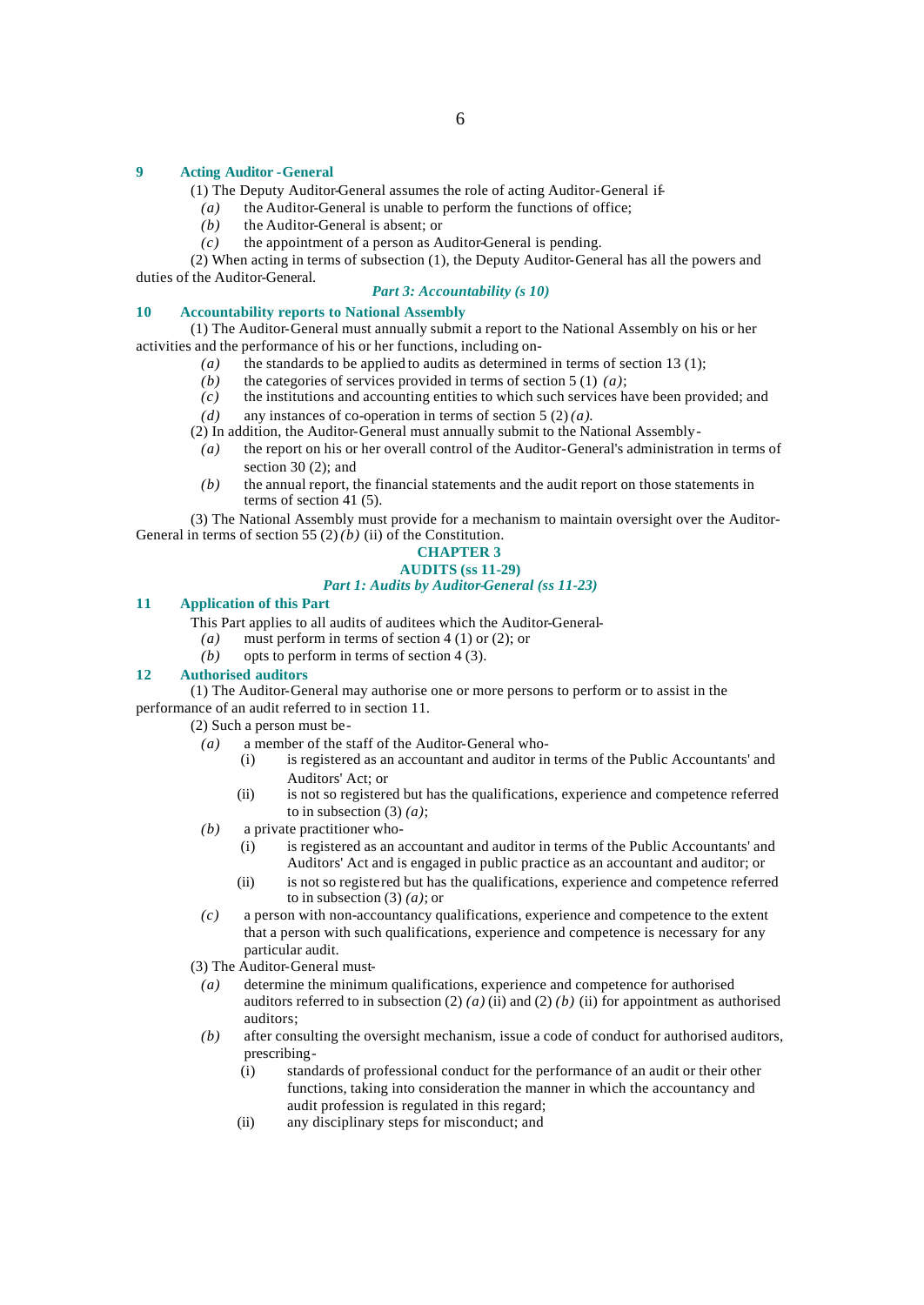- (iii) any other relevant matter;
- *(c)* determine the manner in which an audit referred to in section 11 must be performed; and
- *(d)* determine the manner in which any powers conferred on authorised auditors in terms of this Act may be exercised, and limitations on the exercise of any of those powers.

(4) Authorised auditors exercise their functions and powers-

- *(a)* in accordance with the code of conduct referred to in subsection (3); and
- *(b)* subject to any directives issued by the Auditor-General.

(5) The code of conduct for authorised auditors referred to in subsection (3) is subject to any code of professional conduct pres cribed by any legislation applicable to public practitioners in the accountancy and auditing profession, and in the event of any inconsistency between the code of conduct referred to in subsection (3) and such code of professional conduct, the latter code prevails.

# **13 Standards for audits**

(1) The Auditor-General, after consulting the oversight mechanism, must determine-

- *(a)* the standards to be applied in performing audits referred to in section 11;
- *(b)* the nature and scope of such audits; and
- *(c)* procedures for the handling of complaints when performing such audits.

(2) In setting standards the Auditor-General must take into account all relevant factors, including-

- *(a)* best auditing practices, both locally and internationally; and
- *(b)* the capacity of the Auditor-General and the auditing profession to comply with those standards.
- (3) The Auditor-General may-
	- *(a)* make different determinations on the matters mentioned in subsection (1) for different categories of audits based on recognised best practice; or
	- *(b)* issue specific directives on those matters in any specific case.

## **14 Submission of financial statements**

(1) Financial statements submitted to the Auditor-General for auditing by an auditee which is subject to the Public Finance Management Act or the Municipal Finance Management Act, must be submitted within the period, be in a format, contain the information and otherwise comply with the requirements determined by those Acts.

(2) Financial statements submitted by an auditee which is not subject to the Public Finance Management Act or the Municipal Finance Management Act, must be submitted within the period, be in a format, contain the information and otherwise comply with any requirements determined-

- *(a)* by any legislation applicable to that auditee; or
- *(b)* in the absence of such legislation by the Auditor-General.

# **15 General auditing powers**

(1) When performing an audit referred to in section 11, the Auditor-General or an authorised auditor has at all reasonable times full and unrestricted access to-

- *(a)* any document, book or written or electronic record or information of the auditee or which reflects or may elucidate the business, financial results, financial position or performance of the auditee;
- *(b)* any of the assets of or under the control of the auditee; or
- *(c)* any staff member or representative of the auditee.
- (2) The Auditor-General or an authorised auditor may for the purpose of an audit-
- *(a)* enter any property, premises or vehicle of or under the control of an auditee, including any property, premises or vehicle where-
	- (i) a document, book or written or electronic record or information, or any assets, referred to in subsection (1) are kept; or
	- (ii) a staff member or representative of the auditee performs work for the auditee;
- *(b)* direct a person to produce, or to deliver at a specified place and time and in a specified format-
	- (i) any such document, book or written or electronic record or information, including any confidential, secret or classified document, book, record or information of whatever nature; or
	- (ii) any such asset;
- *(c)* inspect, and question any person about, any such document, book or written or electronic record or information, or any such asset;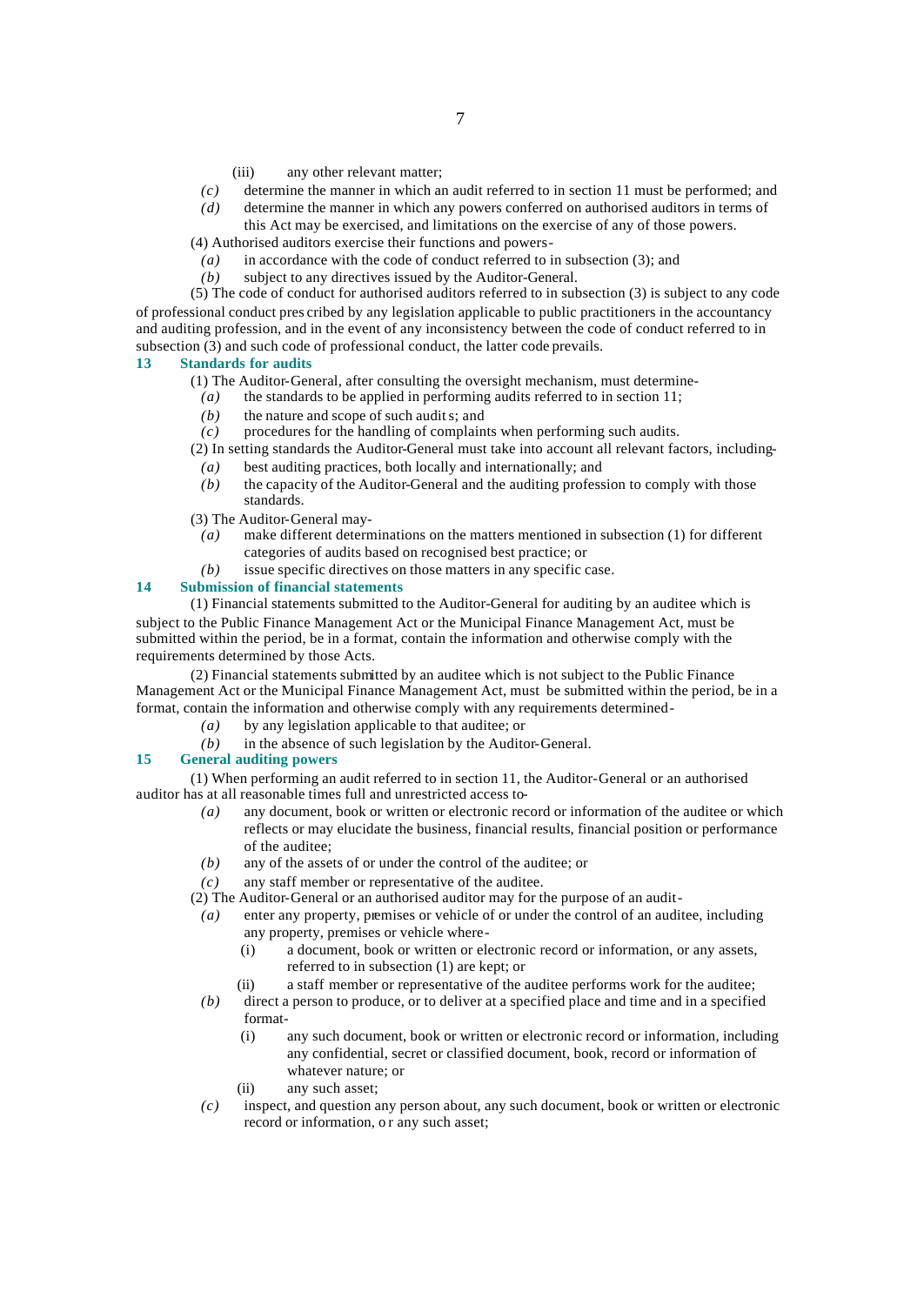- *(d)* copy, or make extracts from, any such document, book or written or electronic record or information, at the expense of the auditee, or remove such document, book, record or written or electronic information to make copies or extracts;
- *(e)* direct a person to disclose, either orally or in writing, any information that may be relevant for the audit, including any confidential, secret or classified information, and question any person about such information; or
- *(f)* direct-
	- (i) a person to disclose information or to give answers to questions in terms of this subsection in writing or under oath or affirmation; or
	- (ii) that any such information or answers be recorded.

(3) *(a)* A person who is required in terms of any legislation to maintain secrecy or confidentiality, or not to disclose information relating to a matter, may be required by the Auditor-General to comply with any of the requirements in this section, even though the person would be otherwise in breach of that person's obligation of secrecy or confidentiality or non-disclosure.

*(b)* Compliance with a requirement of this section is not a breach of any applicable legislation imposing the relevant obligation of secrecy or confidentiality or non-disclosure.

# **16 Searches of property, premises, vehicles and persons**

(1) When performing an audit, the Auditor-General or an authorised auditor designated by the Auditor-General may, under the authority of a warrant issued by a judge or magistrate-

- *(a)* enter any property, premises or vehicle on reasonable suspicion that a document, book or written or electronic record or information, or an asset, referred to in section 15 (1) *(a)* or *(b)* which the Auditor-General or such authorised auditor needs to inspect for the a udit is hidden or kept on such property, premises or in that vehicle;
- *(b)* search the property, premises or vehicle, or any person on the premises or in the vehicle, for such document, book or written or electronic record or information or asset; and
- *(c)* seize such document, book or written or electronic record or information or asset for the purpose of completing the audit.

(2) The person conducting the search must provide proof of identify to the person in charge of the property, premises or vehicle. A copy of the warrant must be handed to the person in charge of the property, premises or vehicle or affixed to the property, premises or vehicle at a prominent place.

(3) The Auditor-General or such an authorised auditor may request assistance from the South African Police Service or any other law enforcement agency or investigating authority to enforce the provisions of this section.

(4) The entering and search of property, premises or a vehicle, and the search of a person, in terms of this section must be conducted with strict regard to decency, order and any affected person's constitutional rights.

## **17 Accompanying assistants**

When exercising the powers referred to in sections 15 and 16, the Auditor-General or an authorised auditor may be accompanied by such assistants and other persons as are reasonably required for the exercise of those powers.

# **18 Protection of information**

(1) The Auditor-General must take precautionary steps to guard against the disclosure of secret or classified information obtained in terms of section 15 (1), (2) or (3) or 16.

(2) Steps taken in terms of subsection (1) may not prevent the disclosure of any audit finding by the Auditor-General or an authorised auditor on any unauthorised expenditure, irregular expenditure or fruitless and wasteful expenditure within the meaning of the Public Finance Management Act or the Municipal Finance Management Act, or any other legislation as applicable to the auditee which is the subject of the audit, or on any other irregular or criminal conduct relating to the financial affairs of an auditee, but any such disclosure may not include facts the disclosure of which would harm the national interest.

(3) The Auditor-General, an authorised auditor or an assistant or other person referred to in section 17, is competent but may not be compelled to disclose information obtained in the course of official duties in any proceedings in which the Auditor-General is not a party, before-

- *(a)* a court in a civil matter; or
- *(b)* any other body or institution established in terms of legislation.
- (4) Subsection (3) does not apply in any proceedings before-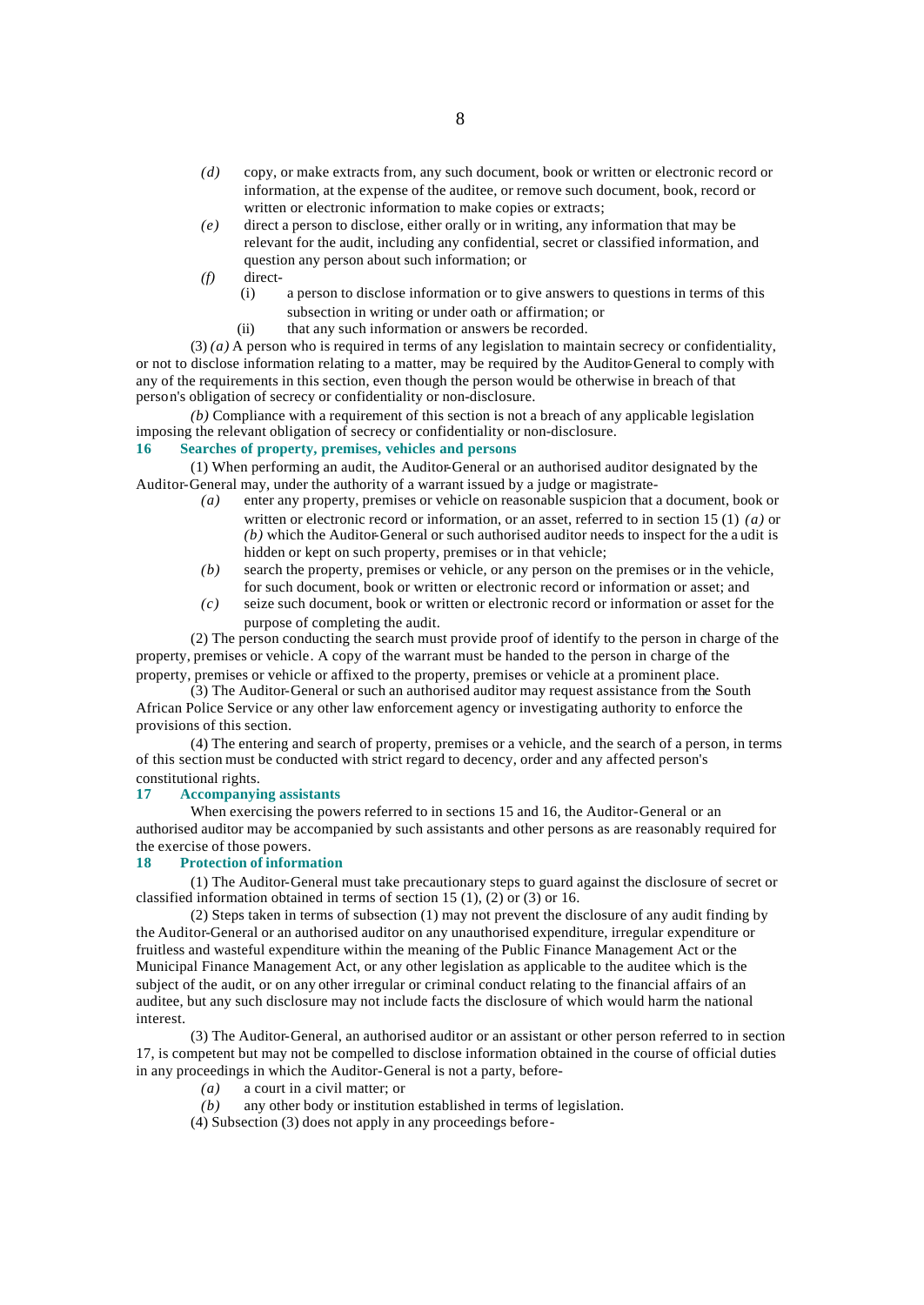- *(a)* a legislature or an internal committee of a legislature; or
- *(b)* a court in a criminal matter.

# **19 Auditees to render assistance**

(1) An auditee must-

- *(a)* render all reasonable assistance to the Auditor-General or the authorised auditor performing the audit to enable the Auditor-General or authorised auditor to complete the audit within any applicable timeframes; and
- *(b)* accede free of charge to all reasonable requests of the Auditor-General or the authorised auditor to facilitate the expeditious completion of the audit, including-
	- (i) the provision of suitable office accommodation and parking on the auditee's premises;
	- (ii) logistical support required for the proper carrying out of the audit; and
- (iii) access to office equipment.

(2) An authorised auditor-

- *(a)* must be given notice of every meeting of the auditee's audit committee, if the auditee has such a committee; and
- *(b)* may attend and participate in any meeting of such an audit committee at the expense of the auditee.

## **20 Audit reports**

(1) The Auditor-General must in respect of each audit referred to in section 11 prepare a report on the audit.

(2) An audit report must reflect such opinions and statements as may be required by any legislation applicable to the auditee which is the subject of the audit, but must reflect at least an opinion or conclusion on-

- *(a)* whether the annual financial statements of the auditee fairly present, in all material respects, the financial position at a specific date and results of its operations and cash flow for the period which ended on that date in accordance with the applicable financial framework and legislation;
- *(b)* the auditee's compliance with any applicable legislation relating to financial matters, financial management and other related matters; and
- *(c)* the reported information relating to the performance of the auditee against predetermined objectives.

(3) In addition, the Auditor-General may report on whether the auditee's resources were procured economically and utilised efficiently and effectively.

## **21 Submission of audit reports**

(1) The Auditor-General must submit an audit report in accordance with any legislation applicable to the auditee which is the subject of the audit.

(2) If there is no such legislation as contemplated in subsection (1) the Auditor-General must submit the audit report to the relevant legislature within a reasonable time.

(3) Audit reports must be tabled in the relevant legislature in accordance with any applicable legislation or otherwise within a reasonable time. If an audit report is not tabled in a legislature within one month after its first sitting after the report has been submitted by the Auditor-General, the Auditor-General must promptly publish the report.

(4) Despite any other legislation, the Auditor-General may in the public interest submit an audit report to-

*(a)* any legislature whether or not that legislature is a relevant legislature; or

any organ of state.

## **22 Audit reports on confidential, secret or classified accounts**

(1) When the Auditor-General reports on an account established by the Security Services Special Account Act, 1969 (Act 81 of 1969), the Defence Special Account Act, 1974 (Act 6 of 1974), or the Secret Services Act, 1978 (Act 56 of 1978), or any other confidential special account established by any other Act of Parliament, the Auditor-General-

- *(a)* must have due regard for the special nature of the account; and
- *(b)* on the written advice from the relevant Minister, on the basis of national interest, may exclude confidential, secret or classified details of findings from the audit report, provided that the audit report states that these details were excluded.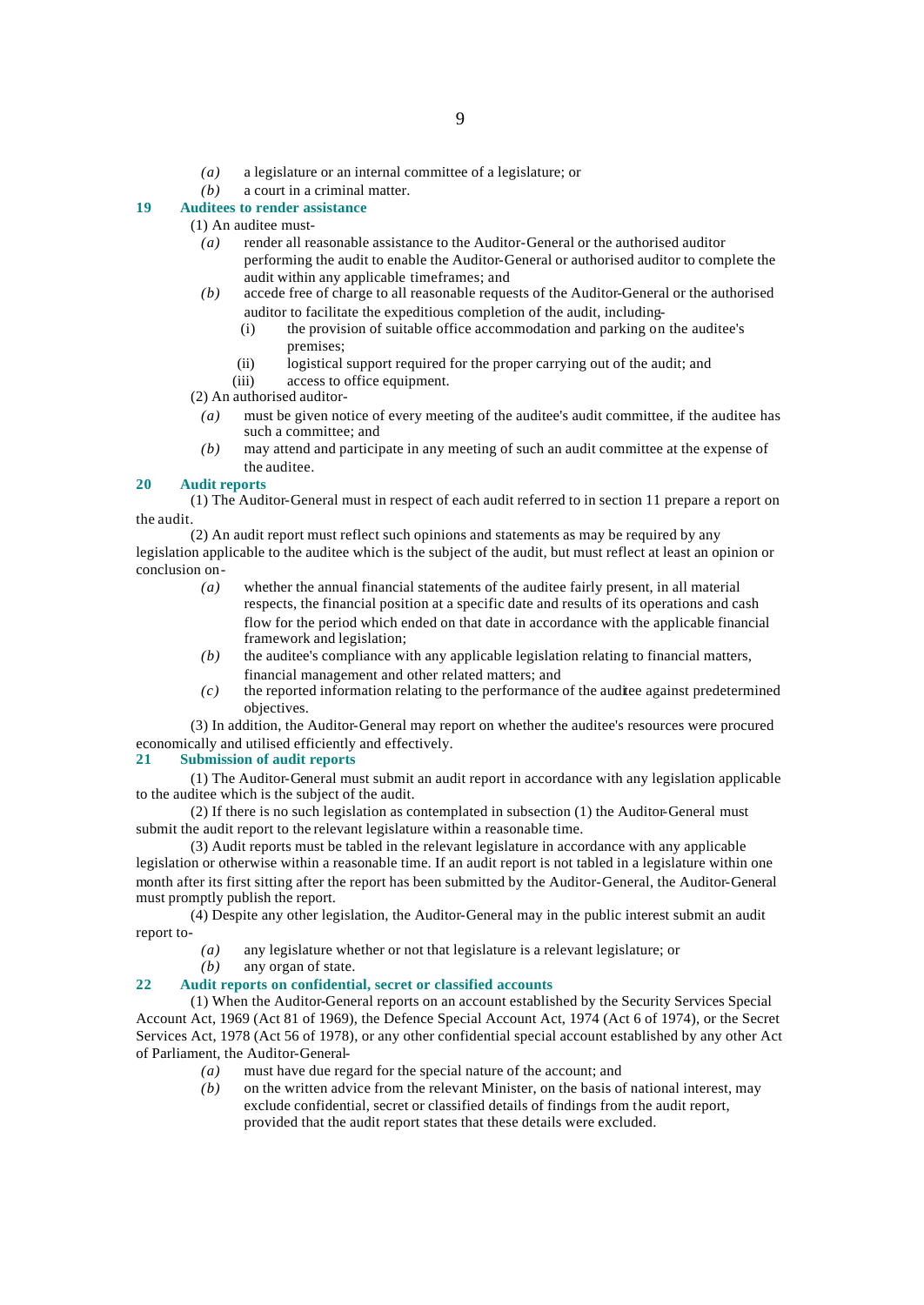(2) Subsection (1) must not prevent the disclosure of any audit finding by the Auditor-General or an authorised auditor on any unauthorised expenditure, irregular expenditure or fruitless and wasteful expenditure within the meaning of the Public Finance Management Act, or on any other irregular conduct or activity, or criminal conduct, relating to the financial affairs of such an account.

## **23 Audit fees**

(1) The Auditor-General determines the basis for the calculation of audit fees to be recovered from auditees in respect of audits referred to in section 11, after having consulted the oversight mechanism and the National Treasury.

(2) An auditee must settle the account for audit fees within 30 days from the date of invoice, failing which the Auditor-General must promptly take legal steps to recover the amount, unless it is not practical to do so.

(3) The Auditor-General may charge interest on any audit account not paid within 30 days of the date of the account at the rate prescribed in terms of section 1 (2) of the Prescribed Rate of Interest Act, 1975 (Act 55 of 1975).

(4) If an auditee defaults on the payment of audit fees, the Auditor-General must promptly notify the National Treasury and, when applicable, the relevant provincial treasury.

(5) The National Treasury or the relevant provincial treasury, as may be appropriate, may, after consulting the Auditor-General, direct that audit fees recoverable from an auditee which is not a national or provincial department, be defrayed from a vote on the national or a provincial budget identified by the relevant treasury.

(6) If the audit fee exceeds one percent of the total current and capital expenditure of such auditee for the relevant financial year, such excess must be defrayed from the National Treasury's vote, provided that the National Treasury is of the view that the auditee has financial difficulty to settle the cost. This excludes national and provincial departments.

## *Part 2: Audits of institutions by auditors in private practice (ss 24-28)*

## **24 Application of this Part**

This Part applies to audits of institutions referred to in section 4 (3) where the Auditor-General has opted not to perform the audit.

#### **25 Appointment of auditors**

(1) If the Auditor-General has opted not to perform the audit of an auditee referred to in section 4 (3)-

- *(a)* the Auditor-General must give notice of his or her decision to that auditee before the start of the auditee's financial year for which the appointment is to be made; and
- *(b)* the auditee must appoint as its auditor a person registered in terms of the Public Accountants' and Auditors' Act as an accountant and auditor and engaged in public practice as such.

(2) Before appointing an auditor in terms of subsection (1), the auditee must give notice of the suggested appointment to the Auditor-General, including information on the extent to which the auditor would provide other services than audit services during the duration of the appointment, and any other information required by the Auditor-General.

(3) If the Auditor-General, within 14 days of receiving a notice in terms of subsection (2), or such longer period as may be agreed to, rejects the auditee's appointment, the auditee must in terms of that subsection recommence the process to appoint another person as its auditor.

(4) Appointments in terms of this section may not be for a longer period than one financial year of the auditee.

#### **26 Discharge of auditors**

(1) An auditee referred to in section 4 (3) may discharge an auditor appointed by it in terms of section 25 (1) *(b)* before the expiry of that auditor's term of appointment, but only with the consent of the Auditor-General and, if that auditee has an executive authority within the meaning of the Public Finance Management Act, also of the relevant executive authority.

(2) If such an auditee intends discharging an auditor in terms of subsection (1), it must-

- *(a)* give the auditor notice, in writing, setting out the reasons for the discharge; and
- *(b)* give the auditor an opportunity to make representations, in writing, to the Auditor-
	- General within 20 days of receipt of the notice.

(3) The Auditor-General must report any discharge of an auditor in terms of subsection (1) to the relevant legislature.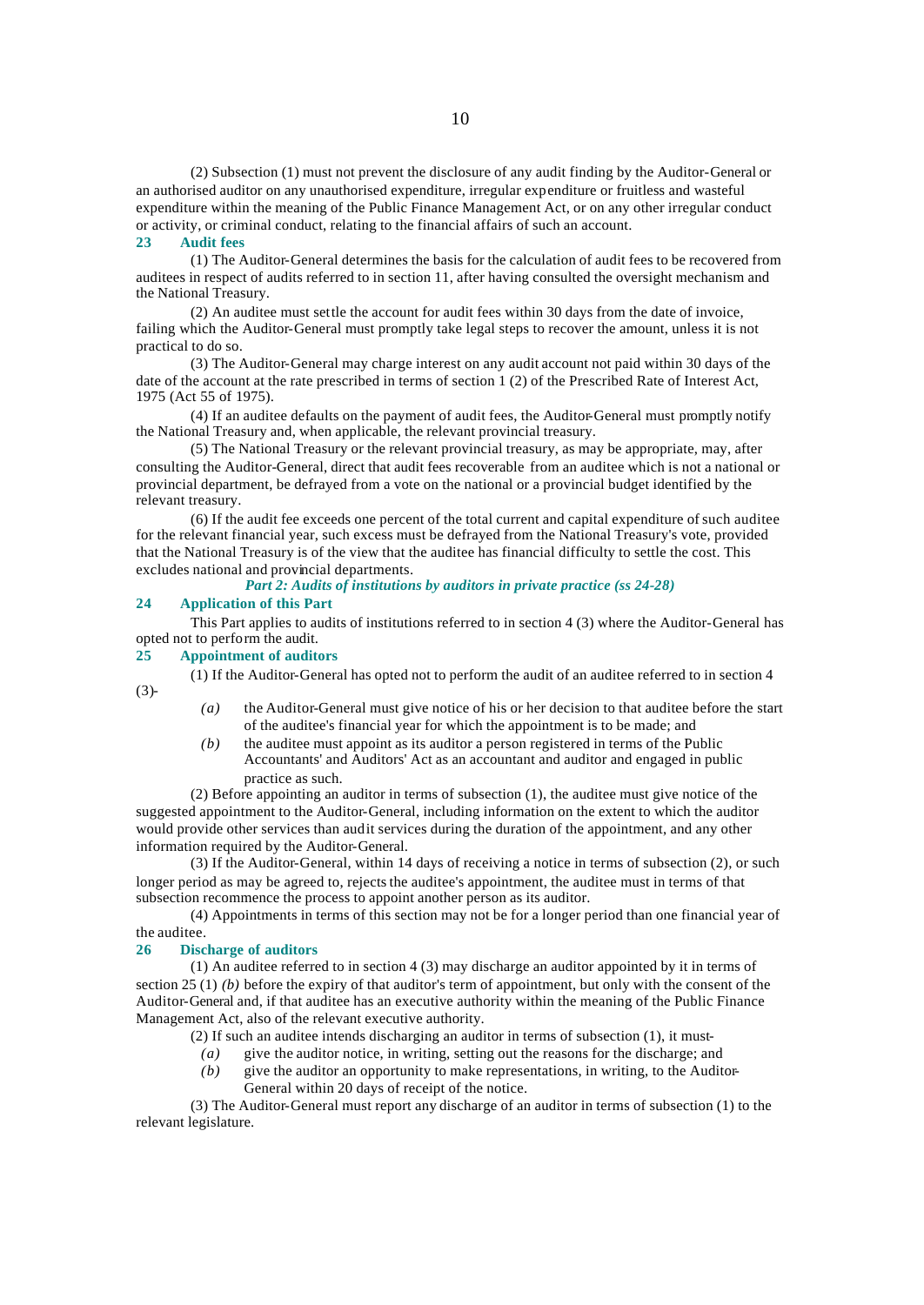#### **27 Duties and powers of auditors**

(1) An auditor appointed in terms of section 25 (1) *(b)* must perform the functions of office as auditor in terms of section 20 of the Public Accountants' and Auditors' Act.

(2) In performing those functions as the auditor of an auditee, the auditor has the powers assigned to the Auditor-General in terms of section 15.

(3) An auditor may consult the Auditor-General or a person designated by the Auditor-General concerning any matter relating to the auditing of the auditee concerned.

(4) An auditor-

- *(a)* must be given notice of every meeting of the auditee's audit committee, if the auditee has such a committee; and
- *(b)* may attend, and participate in, any meeting of such an audit committee at the expense of the auditee.

(5) The Auditor-General or a person designated by the Auditor-General may request information regarding the audit from an auditor appointed in terms of section 25 (1) *(b)*.

# **28 Audit reports and other reports**

(1) The report of an auditor appointed in terms of section 25 (1) *(b)* must reflect such opinions and statements as may be required by any legislation applicable to the auditee which is the subject of the audit, but must reflect at least an opinion or conclusion on-

- *(a)* whether the financial statements of the auditee fairly present, in all material respects, the financial position at a specific date and results of its operations and cash flow for the period which ended on that date in accordance with the applicable financial framework and legislation;
- *(b)* the auditee's compliance with any applicable legislation relating to financial matters, financial management and other related matters; and
- *(c)* the reported information relating to the performance of the auditee against predetermined objectives.

(2) If required by the Auditor-General, the auditor must report-

- *(a)* whether the auditee's resources were procured economically and utilised efficiently and effectively; and
- *(b)* on any matters arising from an investigation required by the Auditor-General that should in the public interest be brought to the attention of the relevant legislature.
- (3) The auditor must submit copies of the audit report referred to in subsection (1)-
- *(a)* to the auditee;
- *(b)* if the auditee has an executive authority within the meaning of the Public Finance
- Management Act, to that executive authority for submission to the relevant legislature;
- *(c)* to the Auditor-General; and
- *(d)* to the National Treasury or the relevant provincial treasury, as may be appropriate.
- (4) A report referred to in subsection (2) must be submitted-
	- *(a)* in the case of a public entity listed in the Public Finance Management Act, to the executive authority of the entity within the meaning of the Public Finance Management Act, for submission to the relevant legislature; or
	- *(b)* in any other case, to the National Treasury or the relevant provincial treasury.

(5) When reporting in terms of subsection (2), the auditor must draw attention to any other matters within the auditor's investigation which, in the auditor's opinion, should in the public interest be brought to the notice of the relevant legislature.

# *Part 3: Investigations and special audits by Auditor-General (s 29)*

# **29 Carrying out of investigations and special audits**

(1) The Auditor-General may designate an authorised auditor to carry out an investigation or special audit referred to in section 5 (1) *(d)*.

(2) The provisions of Part 1 of this Chapter, read with any changes as may be required by the context, apply to any investigation or special audit referred to in subsection (1).

(3) If the Auditor-General issues a special report on an investigation or special audit in terms of this section, the Auditor-General must simultaneously submit the special report-

- *(a)* to the auditee which is the subject of the investigation or special audit;
- *(b)* if the auditee has an executive authority within the meaning of the Public Finance Management Act, to that executive authority;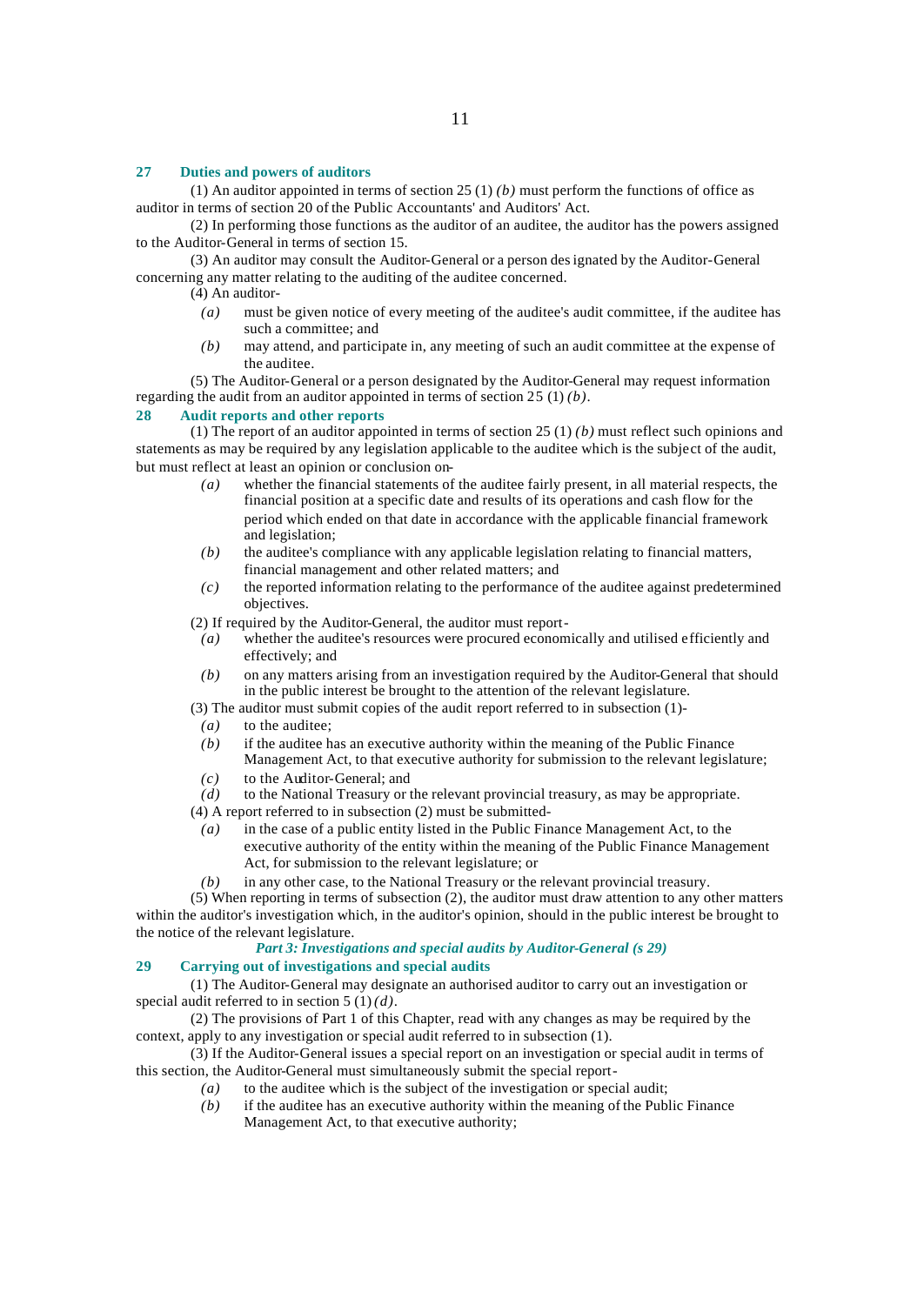*(c)* to the National Treasury or the relevant provincial treasury, as may be appropriate; and *(d)* to the relevant legislature, for tabling in the relevant legislature.

(4) The Auditor-General may charge a fee, calculated in terms of section 23, for carrying out an investigation or special audit in terms of this section.

## **CHAPTER 4**

# **ADMINISTRATION OF AUDITOR-GENERAL (ss 30-47)**

#### **30 Administration**

- (1) The Auditor-General has an administration consisting of-
	- *(a)* the Deputy Auditor-General; and
- *(b)* any other staff members referred to in section 34.
- (2) The Auditor-General is in overall control of and accountable for his or her administration. *Part 1: Deputy Auditor-General (ss 31-33)*

# **31 Appointment of Deputy Auditor -General**

(1) The Auditor-General, after consulting the oversight mechanism, must appoint a person with appropriate qualifications and experience as the Deputy Auditor-General.

- (2) The person appointed as the Deputy Auditor-General holds office-
	- *(a)* for an agreed term not exceeding five years, but which is renewable for one further period of no longer than five years; and
	- *(b)* on terms and conditions determined by the Auditor-General, which must include performance standards.

## **32 Responsibilities of Deputy Auditor-General**

 $(1)$  The Deputy Auditor-General is the head of the administration who must perform the functions of office in accordance with the directions of the Auditor-General.

(2) As administrative head, the Deputy Auditor-General-

- *(a)* is responsible for the management of the administration, including-
	- (i) the formation and development of an efficient staff;
	- (ii) the organisation, control and management of all staff; and
	- (iii) the maintenance of discipline;
- *(b)* must comply with section 43;
- *(c)* must carry out the decisions of the Auditor-General, subject to section 45 (2);
- *(d)* must perform such duties and may exercise such powers as the Auditor-General may delegate to the Deputy Auditor-General; and
- *(e)* must report to the Auditor-General on aspects of management and the exercise of responsibilities, duties and powers, at such frequency and in such manner, as the Auditor-General may require.

(3) The Deputy Auditor-General must exercise the responsibilities, duties and powers of office subject to the directions of the Auditor-General.

## **33 Acting Deputy Auditor -General**

(1) Whenever the Deputy Auditor-General is for any reason absent or unable to exercise the responsibilities, duties and powers of office, or whenever there is a vacancy in the office of Deputy Auditor-General, the Auditor-General must appoint another staff member as acting Deputy Auditor-General for a period not exceeding six months.

(2) Whilst acting as Deputy Auditor-General, such staff member-

- *(a)* has the responsibilities, duties and powers of the Deputy Auditor-General; and
- *(b)* is employed subject to such terms and conditions of employment as the Auditor-General may determine.

## *Part 2: Other staff (ss 34-35)*

## **34 Appointments**

(1) The Deputy Auditor-General-

- *(a)* within the financial, administrative and other limits set by the Auditor-General, must determine a staff establishment necessary for the work of the Auditor-General; and
- *(b)* may appoint persons in posts on the staff establishment.

(2) All appointments to senior and other posts identified by the Auditor-General may be made only with the approval of the Auditor-General.

(3) Persons appointed as employees are employed subject to the terms and conditions of employment determined by the Auditor-General, subject to section 35. Terms and conditions of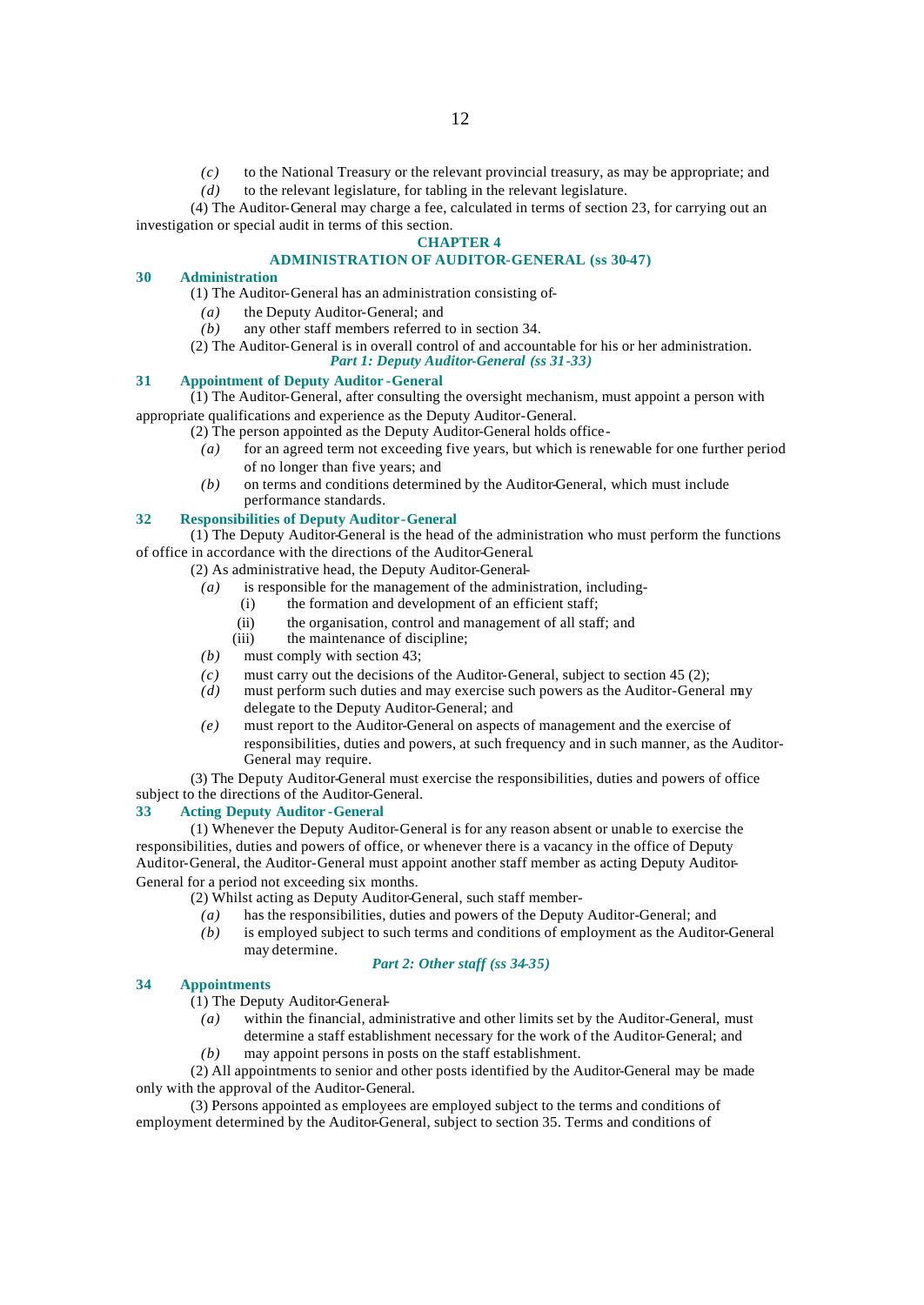employment must be consistent with the basic values and principles set out in section 195 of the Constitution.

(4) Persons seconded to the administration or appointed on contract to perform specific tasks, must carry out their duties under the control and directions of the Deputy Auditor-General in accordance with the secondment or contract.

## **35 Human resource management**

Human resource management and related issues, including terms and conditions of employment, must be dealt with in accordance with generally accepted human resource practice and applicable labour legislation through appropriate management, consultative and, where applicable, negotiation processes. *Part 3: Financial administration (ss 36-47)*

#### **36 Funds**

(1) The funds of the Auditor-General consist of money-

- *(a)* earned as fees for audits or services performed by the Auditor-General in terms of this Act or any other legislation;
- *(b)* appropriated by Parliament for the purposes of the Auditor-General;
- *(c)* earned on investments;
- *(d)* obtained by the alienation or letting of movable or immovable property;
- *(e)* accruing to the Auditor-General from any other source; and
- *(f)* otherwise becoming available to the Auditor-General.

(2) The Auditor-General may accept a donation or bequest, provided that it will not result in a conflict of interest. All donations or bequests must be disclosed in the annual report of the Auditor-General, and all material donations or bequests must be itemised.

## **37 Bank accounts**

(1) The Auditor-General must open one or more accounts with an institution or institutions registered in terms of the Banks Act, 1990 (Act 94 of 1990).

(2) All money received by or on behalf of the Auditor-General must promptly be deposited into such account or accounts.

(3) Only the Deputy Auditor-General or staff members authorised by the Deputy Auditor-General, in writing, may make payments from such a bank account, with two signatories.

## **38 Budget and business plan**

(1) The affairs of the Auditor-General must be conducted in accordance with a budget and business plan prepared by the Auditor-General for each financial year which must include-

- *(a)* estimates of revenue and expenditure, for the year to which it relates;
- *(b)* projected revenue and expenditure for the two financial years following the year to which the budget and business plan relates; and
- *(c)* the basis on which audit fees for the year to which the budget relates and the following two years are to be calculated.

(2) The Auditor-General must at least six months before the start of a financial year submit the budget and business plan referred to in subsection (1) to-

- *(a)* the oversight mechanism; and
- *(b)* the National Treasury, for planning of and preparing the national annual budget.

(3) The oversight mechanism must consider the budget and business plan and within two months of receipt thereof submit its recommendations to-

- *(a)* the Speaker for tabling in the National Assembly; and
- *(b)* the National Treasury.

(4) The Auditor-General may, after consultation with the National Treasury and by agreement with the oversight mechanism, at the end of a financial year retain for working capital and general reserve requirements, any surplus as reflected in the financial statements or a portion thereof. The portion of a surplus not retained must be paid into the National Revenue Fund.

# **39 Auditing of Auditor-General's accounts, financial statements and financial management**

(1) The oversight mechanism must annually appoint an independent external auditor to audit the accounts, financial statements, and financial management and performance information of the Auditor-General.

(2) A person appointed as external auditor in terms of subsection (1)-

*(a)* must be registered as an accountant and auditor in terms of the Public Accountants' and Auditors' Act and engaged in public practice as accountant and auditor;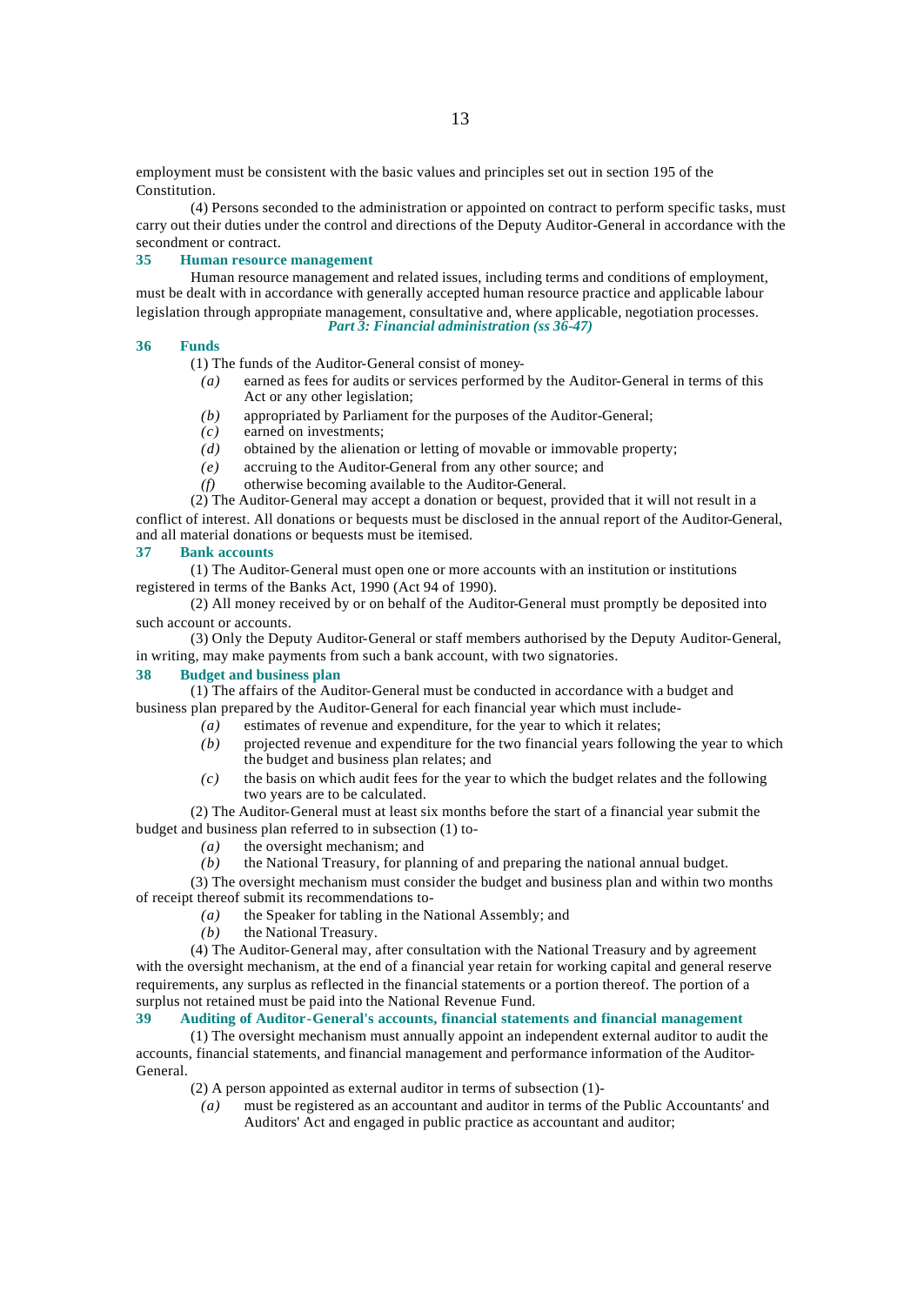- *(b)* may not be a staff member in the administration of the Auditor-General; and
- *(c)* may not have any conflict of interest as a result of the appointment.

## **40 Audit Committee**

- (1) The Deputy Auditor-General must-
	- *(a)* establish an audit committee contemplated in section 43 (3) *(b)* (ii); and
- *(b)* appoint the members of the audit committee in consultation with the Auditor-General.
- (2) The audit committee must consist of at least three persons of whom the majority may not be in the employ of the Auditor-General.
	- (3) The chairperson of the audit committee-
		- *(a)* may not be in the employ of the Auditor-General; and
		- *(b)* must be independent, knowledgeable of the status of the position, have the requisite business, financial and leadership skills and may not be a political office bearer.
- (4) The membership of the audit committee must be disclosed in the annual report of the Auditor-General referred to in section 41.
	- (5) The audit committee must meet at least three times a year.
	- (6) The audit committee-
	- *(a)* must in the annual report referred to in section 41 comment on-
		- (i) the effectiveness of internal control; and
		- (ii) its evaluation of the Auditor-General's annual financial statements; and
	- *(b)* may communicate any concerns it may have to the-
		- (i) Auditor-General;
		- (ii) external auditor of the Auditor-General; and
		- (iii) oversight mechanism.

# **41 Annual report and financial statements**

(1) The Deputy Auditor-General must for each financial year prepare an annual report and financial statements, including cash-flow information, which-

- *(a)* fairly present the state of affairs of the Auditor-General, including its business, financial results, performance against predetermined objectives and financial position as at the end of the financial year; and
- *(b)* include particulars of-
	- (i) any material losses through criminal conduct, any material irregular expenditure, and any fruitless and wasteful expenditure that occurred during the financial year;
	- (ii) any criminal or disciplinary steps taken as a consequence of such losses or irregular expenditure or fruitless and wasteful expenditure;
	- (iii) any material amounts recovered or written off as a result of criminal conduct, irregular expenditure and fruitless and wasteful expenditure; and
	- (iv) any other matters that the external auditor considers necessary.

(2) The financial statements must be in accordance with South African Statements of Generally Accepted Accounting Practice or other international best practice approved by the oversight mechanism.

(3) The Deputy Auditor-General must within two months after the end of a financial year submit the financial statements for that year to the external auditor appointed in terms of section 39.

- (4) The external auditor must-
- *(a)* audit those statements; and
- *(b)* submit an audit report on those statements to the Auditor-General within two months of receipt of the statements for auditing, which report must include an opinion or conclusion on the reported information relating to the performance of the Auditor-General against predetermined objectives.

(5) The Auditor-General must submit the annual report, the financial statements and the audit report on those statements within six months after the financial year to which they relate to the oversight mechanism and to the Speaker for tabling in the National Assembly.

(6) If the Auditor-General fails to comply with subsection (5), the Auditor-General must promptly submit a written explanation setting out the reasons for the delay to the National Assembly.

## **42 Financial year**

The financial year of the Auditor-General is 1 April to 31 March the next year.

- **43 Financial responsibilities of Deputy Auditor-General** 
	- (1) The Deputy Auditor-General is the accounting officer in the administration of the Auditor-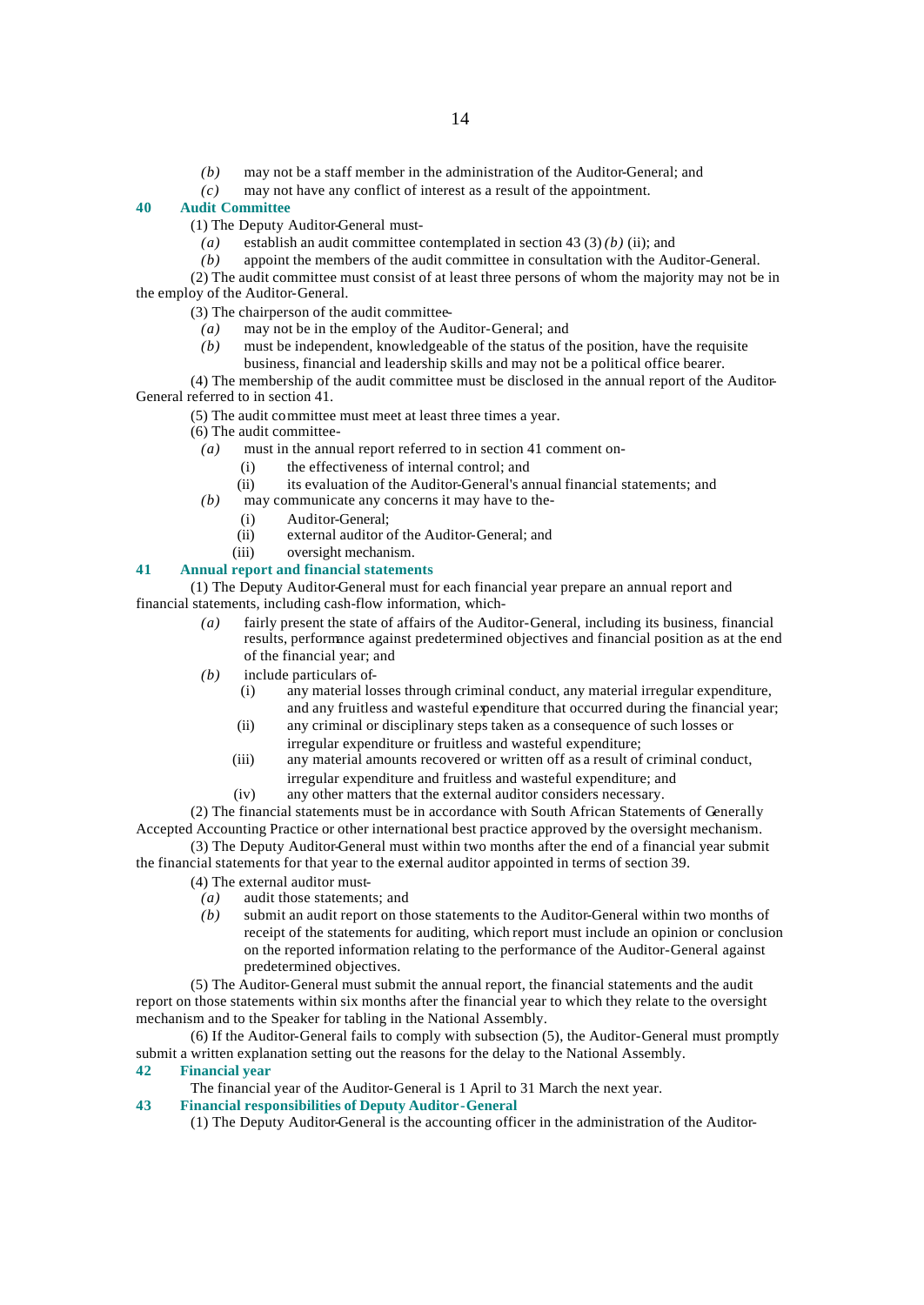#### General.

- (2) As accounting officer, the Deputy Auditor-General is responsible for-
- *(a)* managing the financial administration of the Auditor-General;
- *(b)* all income and expenditure of the Auditor-General; and
- *(c)* all assets and the discharge of all liabilities of the Auditor-General.
- (3) The Deputy Auditor-General must, for the purposes of subsection (2), take all reasonable steps to ensure-
	- *(a)* that full, true and effective records of all income and expenditure and of all assets, liabilities, and of all financial transactions of the Auditor-General are kept;
	- *(b)* that the Auditor-General has and maintains-
		- (i) effective, efficient and transparent systems of financial and risk management and internal control;
		- (ii) a system of internal audit under the control and direction of an audit committee;<br>(iii) an appropriate procurement and provisioning system which is fair, equitable,
		- an appropriate procurement and provisioning system which is fair, equitable, transparent, competitive and cost-effective; and
		- (iv) a system for properly evaluating all major capital projects prior to a final decision on the project;
	- *(c)* that the resources of the Auditor-General are used effectively, efficiently, economically and transparently;
	- *(d)* that all money due to the Auditor-General is collected;
	- *(e)* that irregular expenditure, fruitless and wasteful expenditure and losses resulting from criminal conduct are prevented;
	- *(f)* that available working capital is managed efficiently and economically;
	- *(g)* that the assets of the Auditor-General are effectively managed, safeguarded and maintained, and that liabilities are properly managed;
	- *(h)* that any tax, levy, duty, pension, medical aid scheme and other statutory commitments of the Auditor-General are complied with;
	- *(i)* that all contractual obligations of the Auditor-General are complied with and that all money owing is paid within the agreed period;
	- *(j)* that any irregular or fruitless and wasteful expenditure in the administration is immediately reported to the Auditor-General, in writing;
	- *(k)* that disciplinary or, when appropriate, criminal proceedings, are instituted against any staff member who has allegedly committed an act of financial misconduct in terms of section 46, an offence in terms of section 51 or a criminal act resulting in a loss for the Auditor-General;
	- *(l)* that all relevant financial considerations, including issues of propriety, regularity and value for money, are considered when decisions affecting the Auditor-General's funds are made, and, when necessary, that those considerations are brought to the attention of the Auditor-General; and
	- *(m)* that staff members comply with the provisions of this Act.

(4) If the Deputy Auditor-General is unable to comply with any of his or her responsibilities as accounting officer, the Deputy Auditor-General must promptly report, in writing, the inability, together with reasons, to the Auditor-General.

- (5) The Deputy Auditor-General must-
	- *(a)* take effective and appropriate steps to prevent any overspending of the budget referred to in section 38 or any expenditure not in accordance with the budget; and
	- *(b)* report to the Auditor-General and the oversight mechanism on any actual or impending-
		- (i) under collection of revenue due;
		- (ii) shortfalls in budgeted revenue; and
		- (iii) overspending of the budget or expenditure not in accordance with the budget.

(6) The Deputy Auditor-General has such additional responsibilities as accounting officer as the Auditor-General may determine from time to time.

## **44 Financial responsibilities of other staff members**

Each member of the staff of the Auditor-General exercising financial management responsibilities must take all reasonable steps within his or her area of responsibility to ensure-

*(a)* that the system of financial management and internal control established for the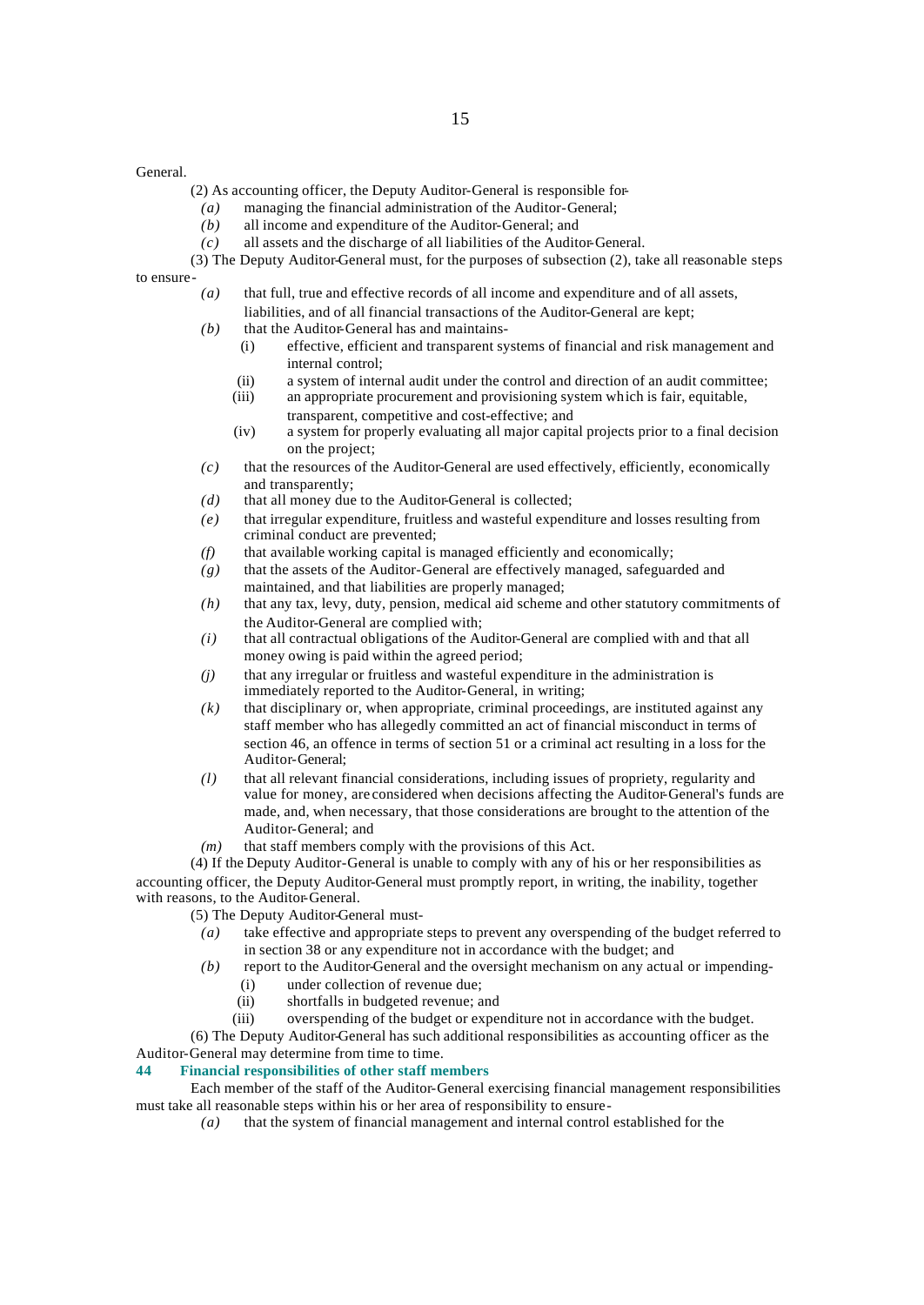administration is carried out diligently;

- *(b)* that the financial and other resources of the Au ditor-General are utilised effectively, efficiently, economically and transparently;
- *(c)* that any irregular or fruitless and wasteful expenditure, and losses resulting from criminal conduct, are prevented;
- *(d)* that all revenue due to the Auditor-General is collected;
- *(e)* that the provisions of this Act to the extent applicable to that staff member, including any delegations by the Auditor-General or the Deputy Auditor-General, are complied with; and
- *(f)* that the assets of the Auditor-General are effectively managed, safeguarded and maintained, and that liabilities are properly managed.

# **45 Irregular or fruitless and wasteful expenditure**

(1) Without limiting liability in terms of the common law or other legislation-

- *(a)* the Deputy Auditor-General is liable for an irregular expenditure or a fruitless and wasteful expenditure deliberately or negligently incurred or authorised by the Deputy Auditor-General, subject to subsection (2); and
- *(b)* a staff member who deliberately or negligently incurred or authorised an irregular expenditure or a fruitless and wasteful expenditure is liable for that expenditure.

(2) If the Deputy Auditor-General becomes aware that the Auditor-General has taken a decision which, if implemented, is likely to result in irregular or fruitless and wasteful expenditure, the Deputy Auditor-General is not liable for any ensuing irregular or fruitless and wasteful expenditure provided that the Deputy Auditor-General has informed the Auditor-General, in writing, that the expenditure is likely to be irregular or fruitless and wasteful expenditure.

(3) Any decision of the Auditor-General to proceed with the implementation of the decision in subsection (2), and the reasons for the decision, must be in writing, and the Deputy Auditor-General must promptly notify the external auditor and the oversight mechanism.

- (4) The Deputy Auditor-General must promptly inform the Auditor-General, in writing, of-
	- *(a)* any irregular or fruitless and wasteful expenditure incurred in the administration of the Auditor-General;
	- *(b)* whether any person is responsible or under investigation for such irregular or fruitless and wasteful expenditure; and
	- *(c)* the steps that have been taken-
		- (i) to recover or rectify such expenditure; and
		- (ii) to prevent a recurrence of such expenditure.

# **46 Financial misconduct by staff members**

(1) The Deputy Auditor-General commits an act of financial misconduct if the Deputy Auditor-General deliberately or negligently -

- *(a)* fails to comply with a requirement of section 41 (1) or (3) or 43; or
- *(b)* makes or permits, or instructs any other person to make, an irregular expenditure or a fruitless and wasteful expenditure.

(2) A member of the staff of the Auditor-General commits an act of financial misconduct if that staff member deliberately or negligently-

- *(a)* fails to carry out a duty delegated to that staff member in terms of section 48;
- *(b)* contravenes or fails to comply with a requirement of section 44 or a condition of any delegation of a power or duty in terms of section 48; or
- *(c)* makes or permits, or instructs any other person to make, an irregular expenditure or a fruitless and wasteful expenditure.

(3) Financial misconduct is a ground for dismissal or suspension of, or other appropriate sanction against, a staff member in the administration despite any other legislation.

# **47 Applicable legal regime for disciplinary proceedings**

A charge of financial misconduct against the Deputy Auditor-General or another staff member, must be investigated, heard and disposed of in terms of that person's conditions of employment and any applicable provisions of the code of conduct referred to in section 12 (3) *(b)*.

# **CHAPTER 5**

# **GENERAL (ss 48-55)**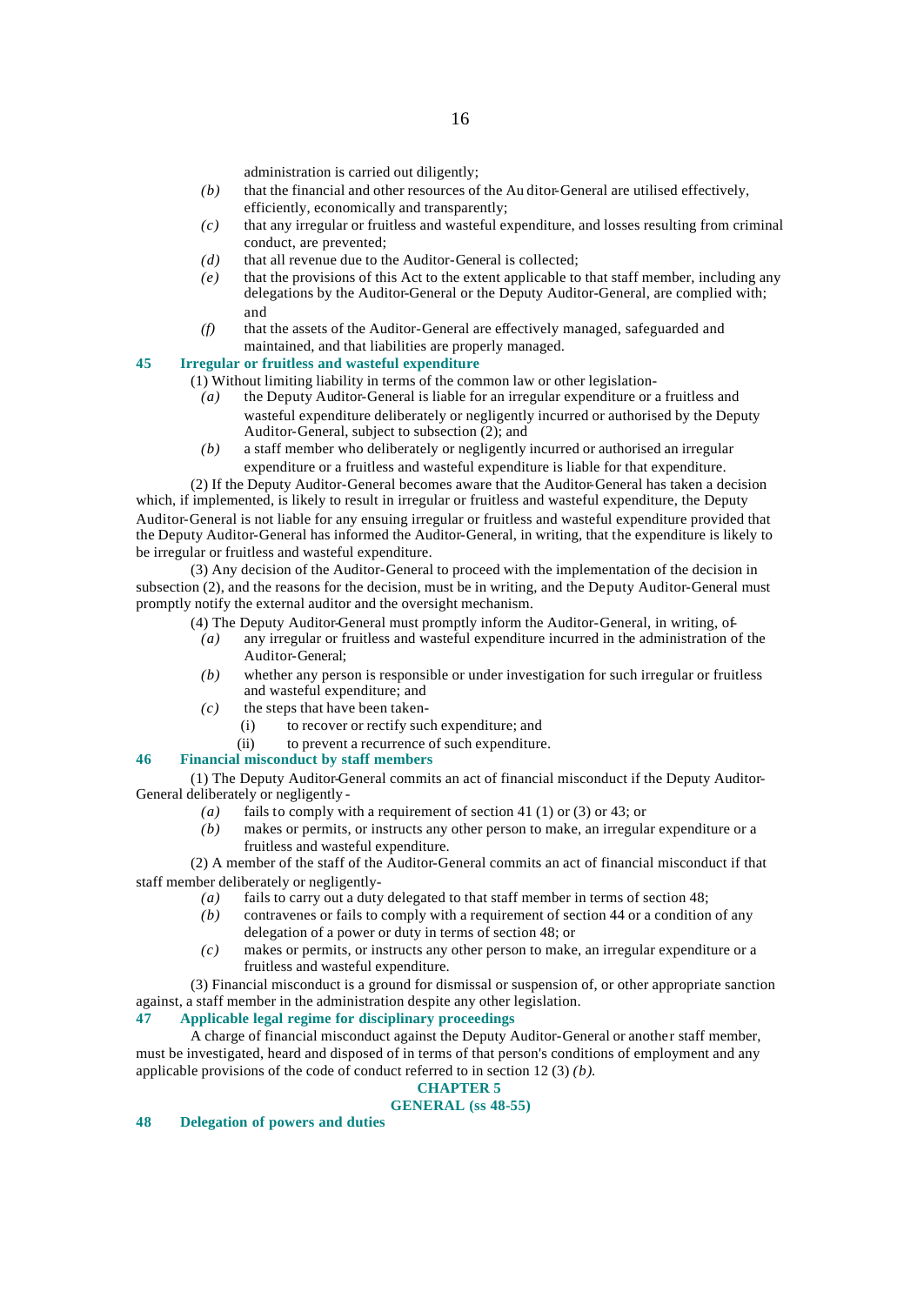(1) The Auditor-General may delegate any power and duty assigned to the Auditor-General in terms of this Act or any other legislation to-

- *(a)* the Deputy Auditor-General;
	- *(b)* any other member of the staff of the Auditor-General; or
- *(c)* an authorised auditor.
- (2) The Deputy Auditor-General may delegate to another staff member-
- *(a)* any power and duty assigned to the Deputy Auditor-General in terms of this Act; or
- *(b)* any power or duty reasonably necessary to assist the Deputy Auditor-General in complying with a duty assigned in terms of this Act as accounting officer to take reasonable steps to ensure the achievement of a specific result.

(3) A delegation in terms of subsection (1) or (2)-

- *(a)* must be in writing;
- *(b)* is subject to any limitations, conditions and directions the Auditor-General or Deputy Auditor-General may impose;
- *(c)* may include the power to sub-delegate;<br>*(d)* does not divest the Auditor-General or I
- does not divest the Auditor-General or Deputy Auditor-General of the responsibility concerning the exercise of the delegated power or the delegated duty;
- *(e)* does not prevent the exercise of the delegated power or delegated duty by the Auditor-General or Deputy Auditor-General; and
- *(f)* may be withdrawn at any time.

(4) The Auditor-General or Deputy Auditor-General may confirm, vary or revoke any decision taken in consequence of a delegation or subdelegation in terms of this section, subject to any rights that may have accrued to a person as a result of the decision.

## **49 Limitation of liability**

The Auditor-General, the Deputy Auditor-General, any other staff member or any authorised auditor exercising a power or carrying out a duty in terms of this Act, is not liable in respect of any loss or damage resulting from the exercise of that power or the carrying out of that duty in good faith.

#### **50 Disclosure of information**

No authorised auditor, person assisting an authorised auditor or a member of the staff of the Auditor-General may, without the permission of the Auditor-General, disclose information obtained in the course of an audit or the carrying out of duties in terms of this Act otherwise than in an audit report or in accordance with section 18 (4).

## **51 Offences and penalties**

(1) A person is guilty of an offence if that person-

- *(a)* hinders or interferes with the Auditor-General or any person exercising a power or carrying out a duty in terms of this Act;
- *(b)* refuses or fails to comply with a request of the Auditor-General or an authorised auditor in terms of section 15;
- *(c)* furnishes false or misleading information when complying with a request of the Auditor-General or an authorised auditor; or
- *(d)* contravenes section 50.
- (2) The Deputy Auditor-General, as accounting officer, is guilty of an offence if he or she-
	- *(a)* deliberately or in a grossly negligent way-
		- (i) contravenes or fails to comply with a provision of section 41 (1) or (3) or 43;
		- (ii) fails to take steps to prevent irregular or fruitless and wasteful expenditure; or
		- (iii) fails to take steps to prevent corruptive practices in the management of the assets of the Auditor-General or the receipt of money;
	- *(b)* deliberately misleads or withholds information from the Auditor-General's external auditor on any matter relating to the administration of the Auditor-General; or
	- *(c)* deliberately provides false or misleading information in
		- (i) Auditor-General's financial statements submitted to the Auditor-General's external auditor in terms of section 41 (3); or
		- (ii) the Auditor-General's annual report.

(3) A member of the staff of the Auditor-General to whom a power or duty was delegated in terms of section 48, is guilty of an offence if that official deliberately or in a grossly negligent way contravenes or fails to comply with a condition of the delegation.